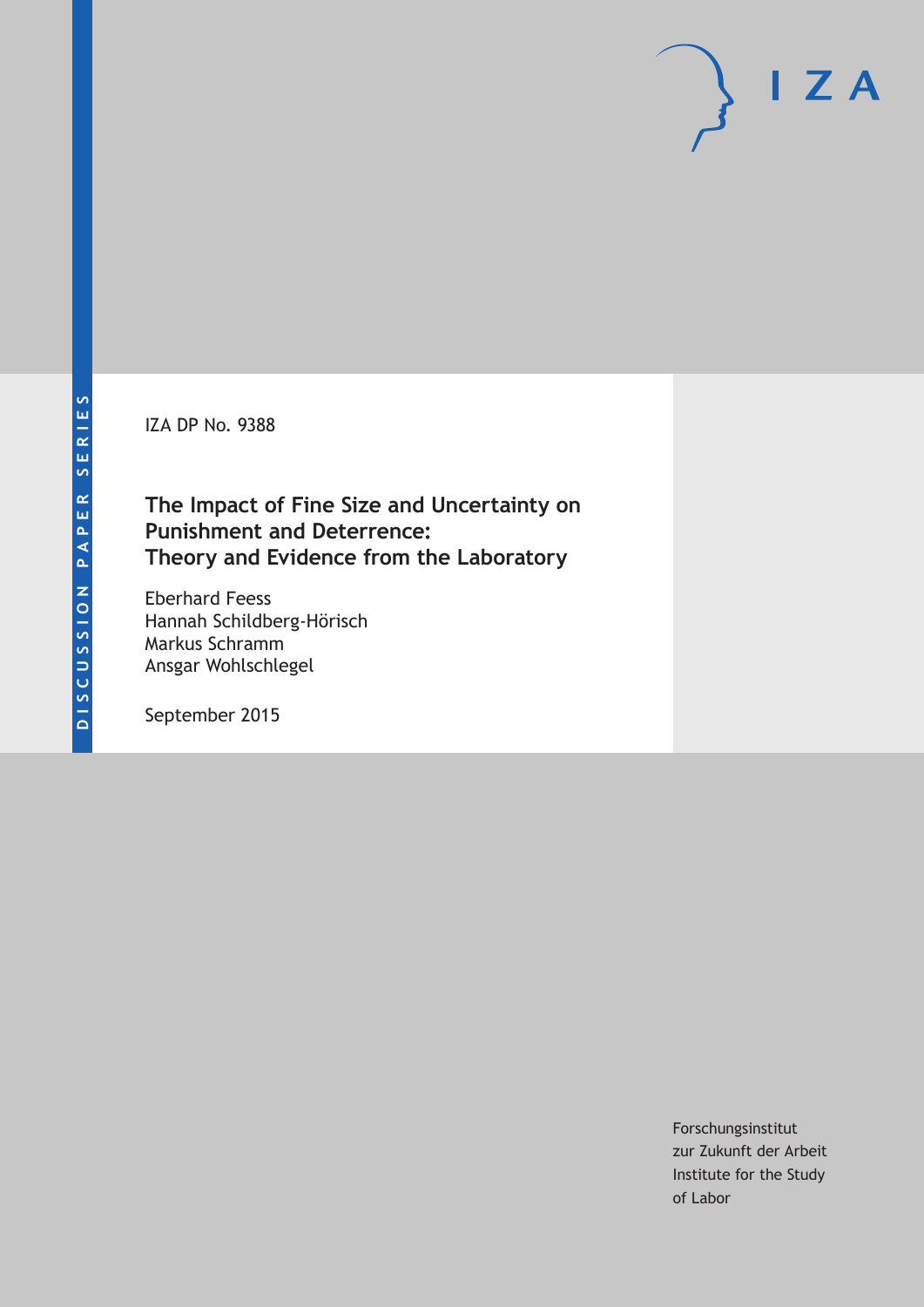# **The Impact of Fine Size and Uncertainty on Punishment and Deterrence: Theory and Evidence from the Laboratory**

# **Eberhard Feess**

*Frankfurt School of Finance and Management* 

# **Hannah Schildberg-Hörisch**

*University of Bonn and IZA* 

# **Markus Schramm**

*RWTH Aachen University*

# **Ansgar Wohlschlegel**

*University of Portsmouth*

Discussion Paper No. 9388 September 2015

IZA

P.O. Box 7240 53072 Bonn Germany

Phone: +49-228-3894-0 Fax: +49-228-3894-180 E-mail: iza@iza.org

Any opinions expressed here are those of the author(s) and not those of IZA. Research published in this series may include views on policy, but the institute itself takes no institutional policy positions. The IZA research network is committed to the IZA Guiding Principles of Research Integrity.

The Institute for the Study of Labor (IZA) in Bonn is a local and virtual international research center and a place of communication between science, politics and business. IZA is an independent nonprofit organization supported by Deutsche Post Foundation. The center is associated with the University of Bonn and offers a stimulating research environment through its international network, workshops and conferences, data service, project support, research visits and doctoral program. IZA engages in (i) original and internationally competitive research in all fields of labor economics, (ii) development of policy concepts, and (iii) dissemination of research results and concepts to the interested public.

IZA Discussion Papers often represent preliminary work and are circulated to encourage discussion. Citation of such a paper should account for its provisional character. A revised version may be available directly from the author.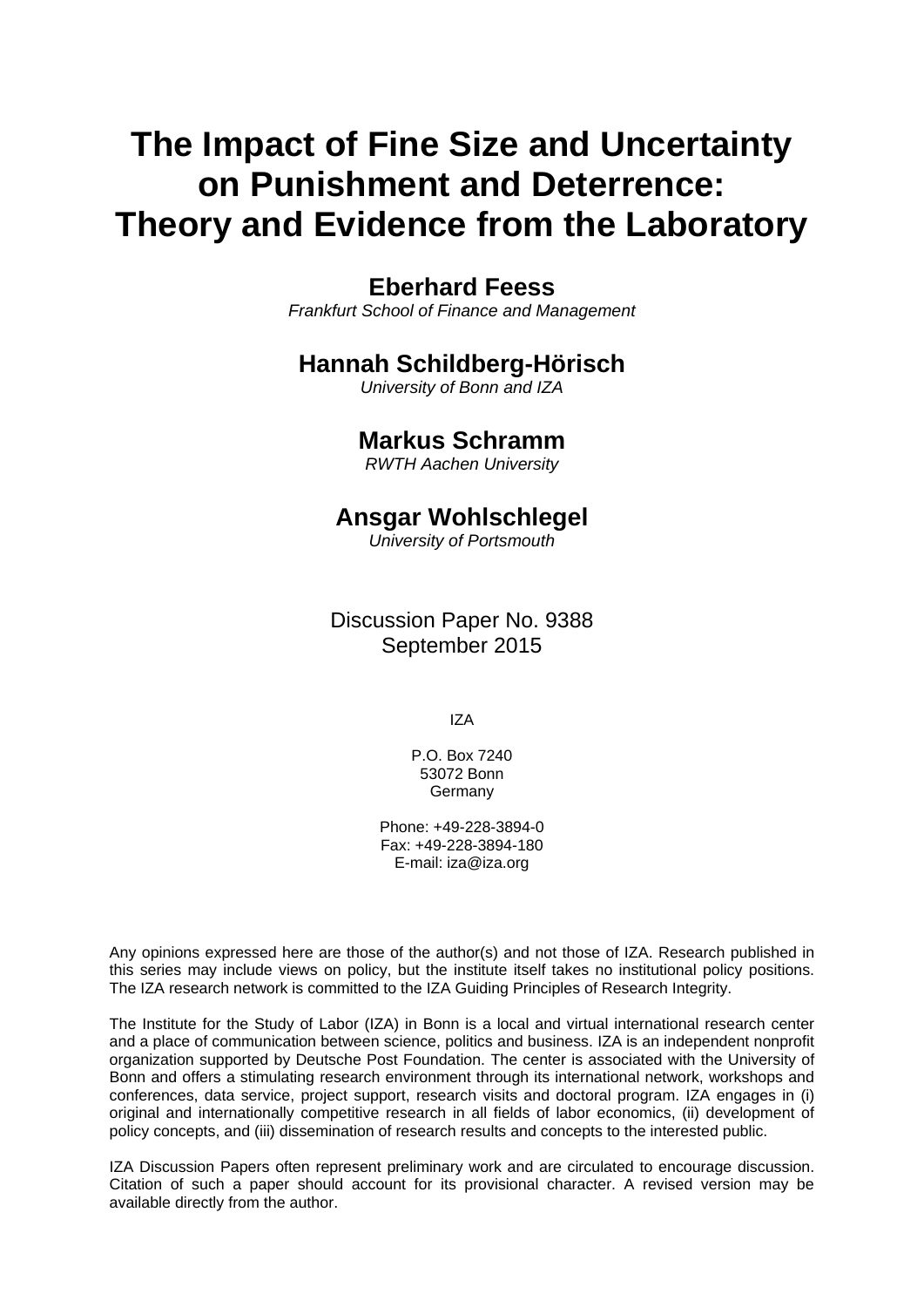IZA Discussion Paper No. 9388 September 2015

# **ABSTRACT**

# **The Impact of Fine Size and Uncertainty on Punishment and Deterrence: Theory and Evidence from the Laboratory**

We develop a theoretical model to identify and compare partial and equilibrium effects of uncertainty and the magnitude of fines on punishment and deterrence. Partial effects are effects on potential violators' and punishers' decisions when the other side's behavior is exogenously given. Equilibrium effects account for the interdependency of these decisions. This interdependency is important since, in the case of legal uncertainty, higher fines may reduce the willingness to punish, which in turn reduces the deterrence effect of high fines. Using a laboratory experiment, we identify these effects empirically by means of a strategymethod design in which potential violators can condition their behavior on the behavior of potential punishers and vice versa. All our experimental findings on both partial and equilibrium effects are in line with the hypotheses derived from the theory.

JEL Classification: K14, K42, C91, D64

Keywords: deterrence, punishment, legal uncertainty, fines, laboratory experiment, partial and equilibrium effects

Corresponding author:

Hannah Schildberg-Hörisch Department of Economics University of Bonn Adenauerallee 24-42 53113 Bonn Germany E-mail: schildberg-hoerisch@uni-bonn.de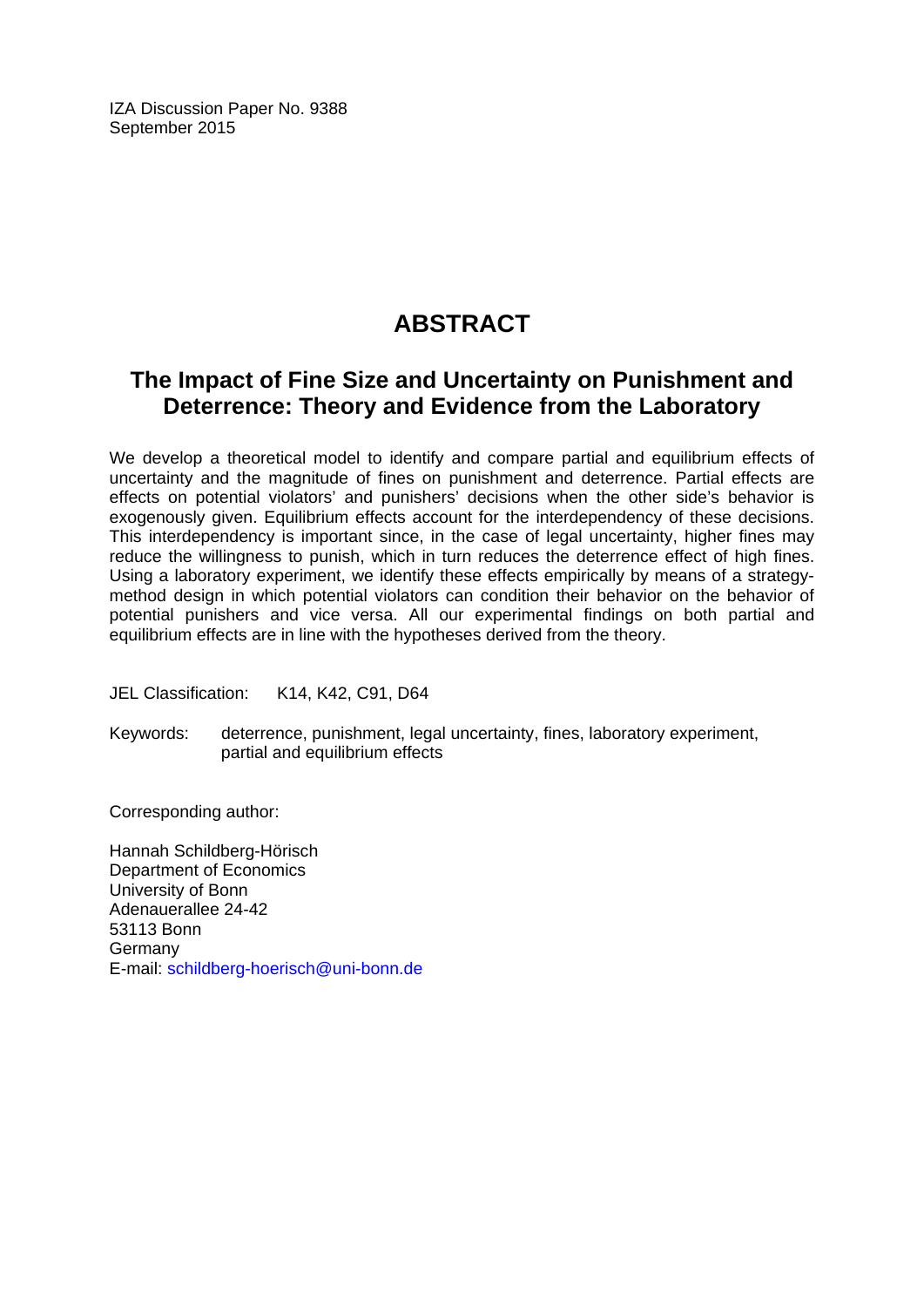### 1 Introduction

Two fundamental insights of the economic analysis of law are that deterrence is increasing in the magnitude of fines (Becker, 1968) and the accuracy of the court system (Png, 1986, Polinsky and Shavell, 2000). For the latter point, it has been noted that both higher frequencies of convicting innocent defendants (type-I errors) and higher percentages of releasing guilty defendants (type-II errors) have detrimental effects as the incentives to obey the law depend on the difference in the expected fine with and without violating the law.

The deterrence effect of higher fines is straightforward when type-I and type-II errors are exogenously given, which is usually assumed in the literature.<sup>[1](#page-3-0)</sup> In reality, however, the frequencies of these two error types do not only depend on the evidence and the accuracy of the court system, but also on the relative weights judges and juries put on them: For a given quality of evidence, which is a noisy signal of the suspects' actual behavior, legal decision makers can reduce type-I errors at the expense of higher type-II errors and vice versa. In particular, legal decision makers' aversion against type-I errors may increase in the fine size. If this effect is strong enough and anticipated by potential violators, then higher fines may even lead to lower deterrence (Andreoni, 1991). To understand the impact of fines and uncertainty on deterrence, it is hence important to take the interdependency of the decisions by potential violators and legal decision makers into account.

We are the first to develop a theoretical model and a laboratory experiment to distinguish between the partial and the equilibrium effects of fines and uncertainty: For partial effects, we follow the overwhelming part of the literature which considers their impact on the behavior of one "market side" (i.e. violators or judges) under the simplifying assumption that the behavior of the other market side is exogenously given. For instance, we analyze the impact of the fine on the violation frequency when the punishment frequency is independent of the fine. Our analysis then confirms the intuition that higher fines reduce both the violation and the punishment frequency, while higher uncertainty increases the violation, but reduces the punishment frequency.

Things are less straightforward, however, when we consider equilibrium effects. In equilibrium, judges are aware that higher legal uncertainty increases the incentives to violate the law, which in turn increases the punishment incentive compared to the case in which the number of violators is exogenously given. Hence, equilibrium effects may well differ from partial effects; not only with respect to the size, but even with respect to the sign. Our theoretical model allows to capture and to compare partial and equilibrium effects. We find that, even in equilibrium, the punishment frequency of judges decreases in the fine size, and the violation frequency increases in legal uncertainty. The impacts of the fine on the violation frequency and of uncertainty on the punishment frequency, however, are theoretically ambiguous.

Based on our theoretical model, we have designed a laboratory experiment that allows us to distinguish between the partial and the equilibrium effects of legal uncertainty and the magnitude of fines on violation and punishment. Participants are randomly assigned to one of two roles, V ("violators") and J ("judges").<sup>[2](#page-3-1)</sup> Next, pairs consisting of one participant  $V$  and one participant  $J$  are matched. All participants are informed that, for each pair, there is a fixed amount of money designated for donation to charity. Participant V can take this money for himself. If it is not taken, it may still disappear due to a random event, and this creates legal uncertainty. Each participant  $J$  can punish his randomly assigned participant  $V$  if and only if he observes that the money has disappeared.

We consider two fine levels and two degrees of uncertainty, which leads to four different decision situations. To distinguish between partial and equilibrium effects, we employ a strategy method design in which players

<span id="page-3-1"></span><span id="page-3-0"></span><sup>&</sup>lt;sup>1</sup>See the overview in Polinsky and Shavell  $(2000, Section 15)$ .

<sup>&</sup>lt;sup>2</sup>In order to avoid framing, the participant types were denoted A and B in the instructions, which are provided in the Appendix.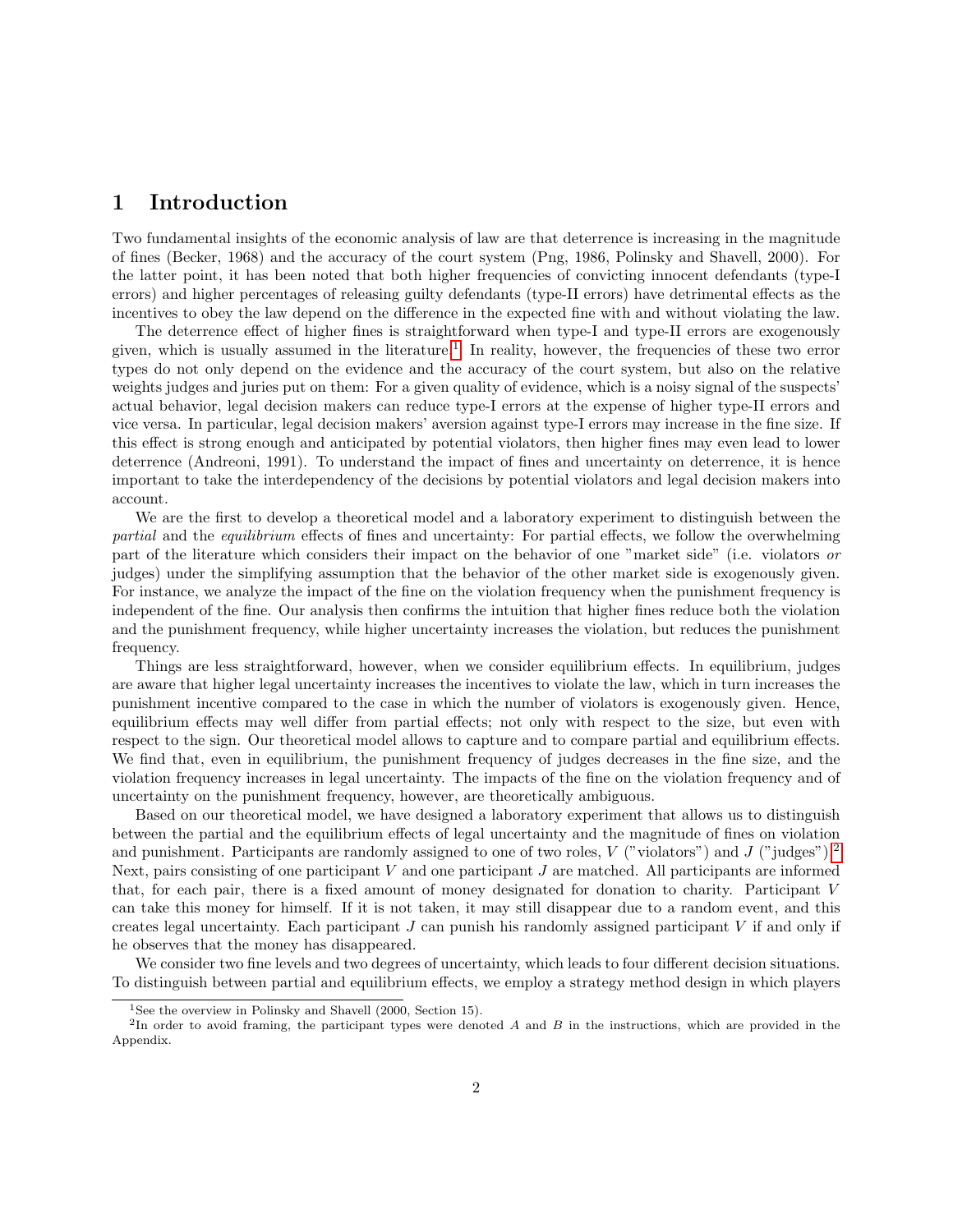of one type can condition their behavior on the behavior of the other types. We have two treatments. In the first treatment, the strategy method is applied for players  $J$ , while players  $V$  decide unconditionally whether to take the money or not. In the second treatment, the strategy method applies to players V , and players J decide unconditionally whether to punish or not to punish. This procedure allows us to calculate partial as well as equilibrium effects: For instance, the partial effect of the fine size on the players J's behavior is calculated by comparing the punishment frequencies that would have occurred if the violation frequencies were the same for different fine sizes. For the equilibrium effect, we compare the punishment frequencies for the fine-dependent actual violation frequencies.

Note that the frequencies of type-I and type-II errors are determined endogenously by the decisions of players V and J, so that the interdependency of violation and punishment decisions is fully captured by our experiment. In particular, for a given probability that the money disappears by a random event, the risk of making a type-I error in case of punishment is strictly decreasing in the number of actual violators. Analogously, the risk of making a type-II error in case of no punishment increases in the violation frequency. Thus, for given behavior of judges, the violation frequency in the strategy method translates each number of violators into a probability for error types.

Our experimental results are fully in line with the theoretical predictions. For partial effects, we confirm the literature that higher fines reduce both the violation and the punishment frequency. Uncertainty increases the number of violations and decreases the punishment frequency. As outlined above, equilibrium effects are theoretically less straightforward, but our empirical findings are again in line with our model: First, a higher fine leads to a significant reduction in the punishment frequency if and only if there is legal uncertainty. Second, the equilibrium impact of legal uncertainty on the punishment frequency is lower than the partial effect, and this holds for both fine levels. The intuition for this result is that the violation incentive is larger for the case with uncertainty, and this reduces players J's incentive to punish less in response to higher uncertainty. Third, the equilibrium impact of the fine size on the violation frequency is less pronounced than the partial impact, which can be attributed to the fact that players J punish less often. Fourth, legal uncertainty leads to a pronounced incline in the violation frequency even in equilibrium, which reinforces the view that legal uncertainty is worrisome not only from a justice point of view, but also from a deterrence perspective. Last, comparing partial and equilibrium effects shows that the difference is sizable, especially for changes in the magnitude of sanctions. Thus, our results support the case for legislation to take equilibrium effects into account.

So far, most experimental papers on punishments have adopted voluntary contribution mechanisms  $(VCMs)$ , in which the participants can mutually sanction non-cooperative behavior (e.g., Fehr and Gächter, 2000). There are only a few VCM experiments with punishment which assume noisy signals or vary the magnitude of fines. Grechenig, Nicklisch, and Thöni (2010) assume that participants get noisy signals on their mutual contributions in a VCM game and find that higher noise, which increases the risk of type-I errors in case of penalties, does not reduce the punishment frequency. Social welfare, however, shrinks due to retaliation of those who are innocently punished and because fines are costly. While fines are kept constant in Grechenig, Nicklisch, and Thöni (2010), Ambrus and Greiner (2012) consider different fine levels in a standard VCM game. With low fines, people do not punish often, thereby saving on punishment costs. When fines are high, there is a large deterrence effect which improves social efficiency. As both of these beneficial effects are small for intermediate levels of punishment, efficiency is U-shaped in the magnitude of fines. This is related to results in Nikiforakis and Normann (2008) and Egas and Riedl (2008) on the impact of fine sizes on punishments and contributions in VCM settings. Rege and Telle (2004) find that revealing the identities of non-contributors increases cooperation, and Nikiforakis (2008) show that the punishment frequency decreases sharply when counter-punishments are feasible.

In contrast to these VCM settings, our research question requires a setup with a clear-cut distinction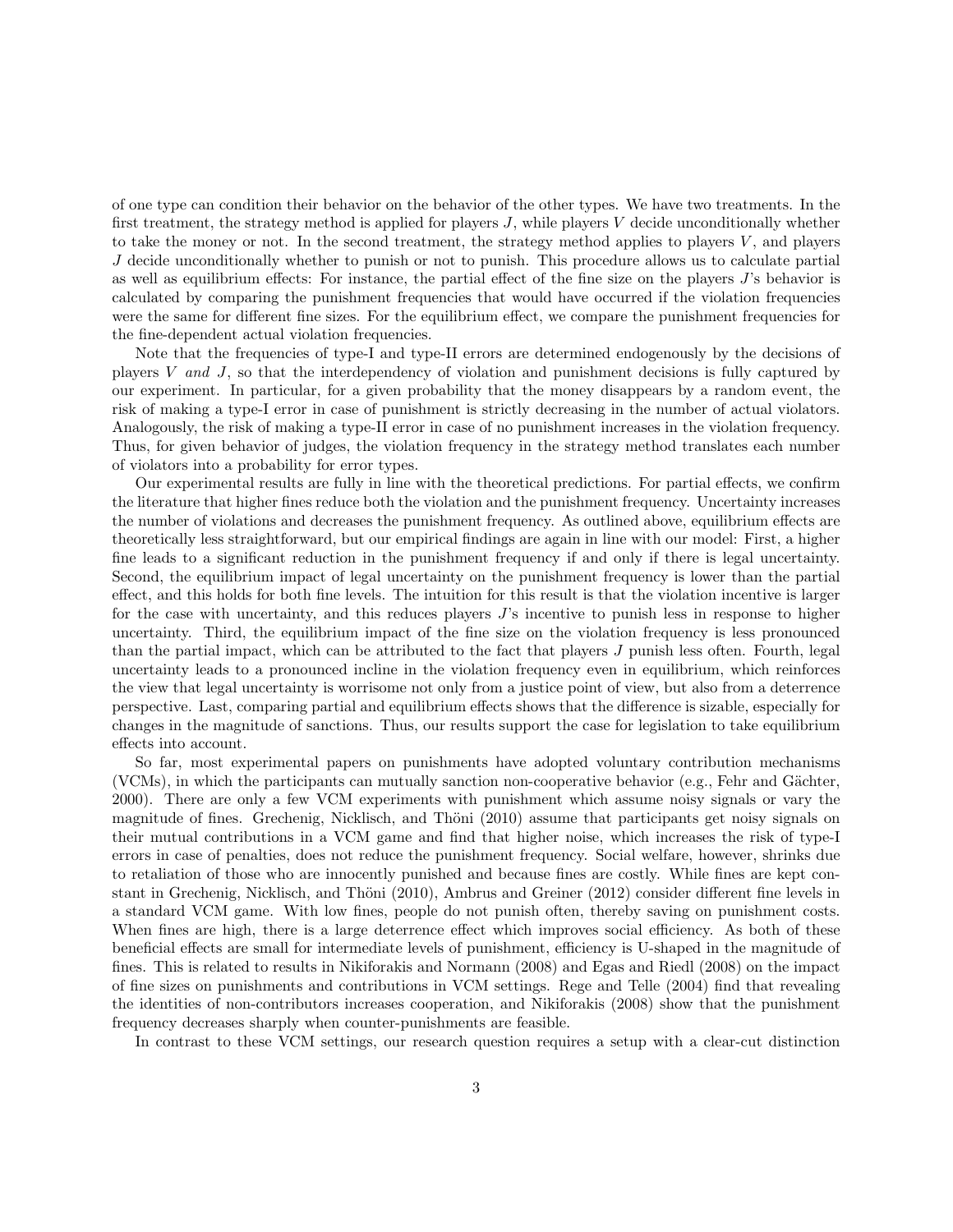between violators and legal decision makers: each participant is assigned to just one role; as "judge" or "violator". Moreover, legal fines better resemble a situation with third-party punishment, in which those who can punish are not directly affected by the behavior of violators. Additionally, we assume that fines are costless for those who impose them, since judges themselves do not bear the social costs of punishment. Finally, VCM games are, by definition, about voluntary payments, whereas taking money designated for donation in our setting comes closer to legal infringements.

Some papers adopt third party punishment, but neither consider uncertainty nor the interdependence of violation and punishment. Fehr and Fischbacher (2004) compare third and second party punishment in response to the behavior in a dictator game. Selfish behavior is punished under both circumstances, but to a larger degree by affected second parties. Carpenter (2007) finds that punishment decreases in the cost of punishment, and similar results are reported by Anderson and Putterman (2006) for VCM-settings. Leibbrandt and López-Pérez (2011) consider third party punishment in ten variants of a game in which one party can decide on different allocations of money. Parties allocating a larger amount to themselves are frequently punished, even in cases in which the resulting allocation is efficient as it maximizes the overall amount. As in our paper, Baumann and Friehe (2015) use a setting in which potential violators may take some money and can be punished by a third party. Focusing on the equilibrium effect only, they confirm our result that potential violators are more likely to take the money when legal uncertainty is high. However, they do not find any differences in the punishment probability across groups with different levels of sanctions. Since they do not use a strategy-method approach, they cannot compare equilibrium effects with partial effects.

In order to test Becker's (1968) deterrence hypothesis in the laboratory, Harbaugh, Mocan, and Visser  $(2013)$ , Khadjavi (2015), Rizzolli and Stanca (2012), and Schildberg-Hörisch and Strassmair (2012) use take game designs in which participants can "steal" from their counterparts' endowments with exogenous punishment schemes (fine sizes and probabilities of punishment). Overall, these papers confirm that the violation frequency is decreasing in fines and probability of punishment. However, Schildberg-Hörisch and Strassmair (2012) and Khadjavi (2015) find that small sanctions reduce deterrence compared to no sanctions which might be explained by a crowding out of intrinsic motivation for socially appreciated behavior.<sup>[3](#page-5-0)</sup> Several more papers test the effect of exogenous punishment schemes using various laboratory setups. Abbink, Irlenbusch, and Renner (2002) document the deterrent effect of probabilistic sanctions in an experiment on corruption, Nagin and Pogarsky (2003) for cheating on an incentivized quiz. Friesen (2012) uses a design in which subjects receive exogenous profits and have to decide whether to comply with a regulation at some certain cost or to violate at no immediate cost but facing the possibility of being inspected and subsequently fined. She finds that increasing the severity of punishment is a more effective deterrent than an equivalent increase in the probability of punishment. Finally, DeAngelo and Charness (2012) use a roadway speeding framing and show that committed violations decrease in the expected cost of speeding and in uncertainty about the probability of punishment. In contrast, our paper analyzes endogenously arising punishment patterns and, to the best of our knowledge, is the first one that compares the partial and the equilibrium effects of fines and uncertainty.

The famous Blackstone ratio states that it is "better that ten guilty persons escape, than that one innocent suffers". Most people share the view that avoiding type-I errors matters more, but the marginal rate of substitution between both error types varies considerably (Volokh, 1997). We argue that those who put more emphasis on type-I errors in fact punish less often.<sup>[4](#page-5-1)</sup> By using a take game, Rizzolli and Stanca

<span id="page-5-0"></span><sup>&</sup>lt;sup>3</sup>Falk and Fischbacher (2002) use a take game to show that subjects "steal" more from their peers, the more their peers "steal".

<span id="page-5-1"></span><sup>&</sup>lt;sup>4</sup>To account for the Blackstone ratio, some models simply put higher weight on type-I errors in analyzing optimal judgments (Miceli, 1991, Lando, 2006), and several papers explain from a rational choice perspective why type-I errors are more severe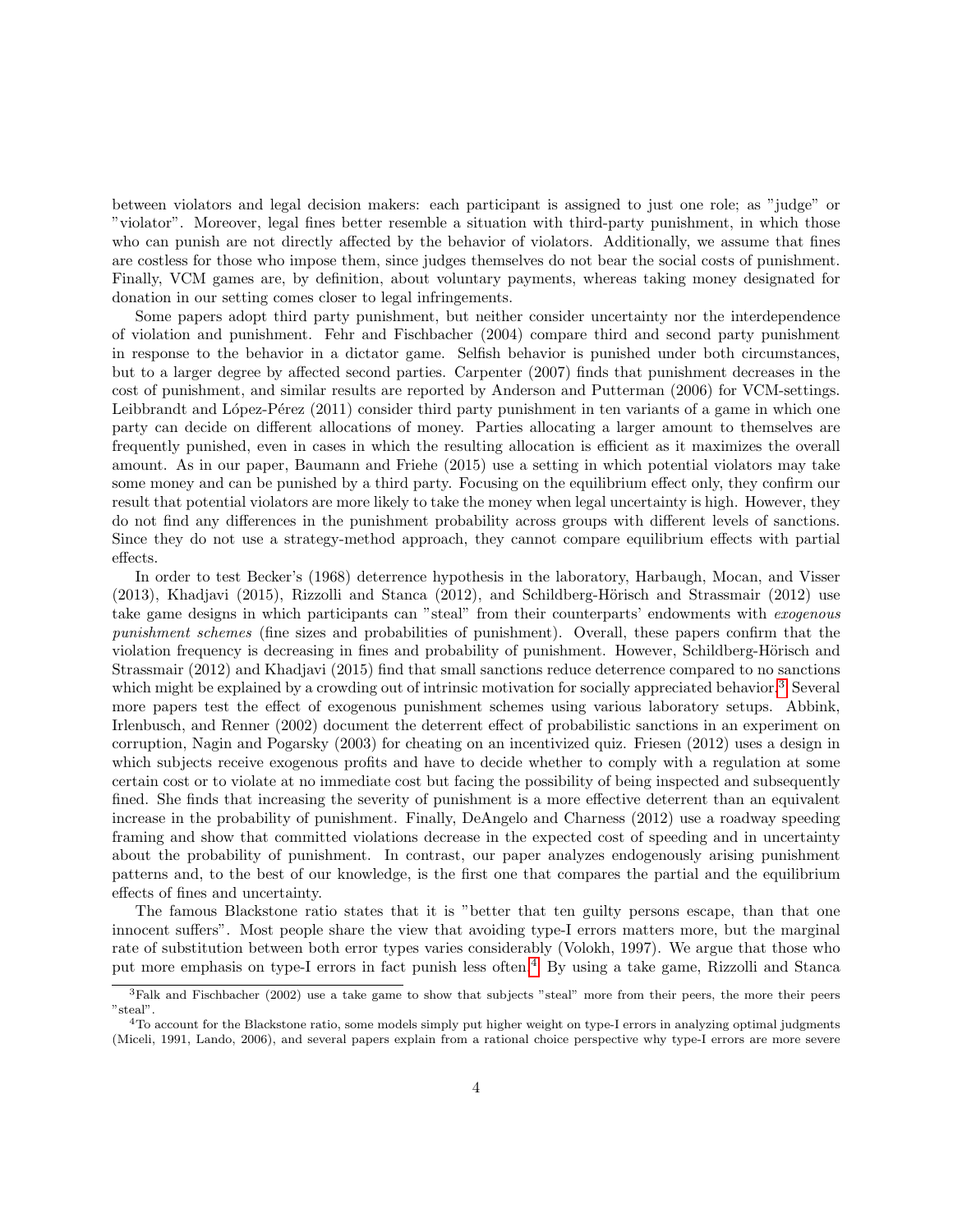(2012) show experimentally that the adverse effects of type-I errors on deterrence are higher than those of type-II errors. In their experimental setting, the probabilities of the two errors types are given exogenously, i.e. they do not consider the behavior of participants in their role as judges. By contrast, we focus on the interdependence of the two market sides.

In our experiment, the equilibrium deterrence effect of higher fines is reduced by the fact that players J punish less often. This effect dates back to the early legal literature on nullification pioneered by Michael and Wechsler (1937) which argues that jurors or witnesses may not be willing to participate in legal action when punishments seem unfairly high. Accordingly, theoretical models show that higher fines even reduce deterrence when the willingness to accept type-I errors is decreasing in fines to a sufficiently large extent (Andreoni, 1991, Feess and Wohlschlegel, 2009).

The legal literature has pointed out that the likelihood of type I- relative to type II-errors depends on the legal allocation of the burden of proof which is strikingly different in common and civilian law. In the US, decisions on civil claims are based on preponderance of evidence, while the proof beyond reasonable doubtprinciple applied in criminal cases carries to a large degree over to civil claims in Europe (see Clermont and Sherwin, 2002 and Taruffo, 2003 for a dispute on these principles). Engel (2009) points out that the controversy about the appropriate allocation of the burden of proof needs to be related to the different goals of judicial procedures, and to the underlying assumptions on how legal decision makers actually reach their verdicts.

The remainder of the paper is organized as follows: Section [2](#page-6-0) provides a theoretical model on the interdependency of the judges' and the potential violators' decisions. While the partial effects confirm the previous literature, we show that the impacts of the signal's noise and the magnitude of fines on deterrence and punishment are far from straightforward. In section [3,](#page-9-0) we describe the experimental setting. Section [4](#page-12-0) provides empirical results for the partial impacts of fines and uncertainty, and section [5](#page-15-0) extends to equilibrium effects. We conclude in section [6.](#page-20-0)

### <span id="page-6-0"></span>2 A model of punishment and deterrence

We first develop a model that allows to analyze the impact of fine size and uncertainty on the interplay between punishment and deterrence. In basic models on errors in court (Png, 1986, Polinsky and Shavell, 1999), it is found that both type-I and type-II errors increase the violation frequency as the difference between the probability of being punished with and without violation shrinks. A full-fledged equilibrium analysis, however, needs to take into account that higher uncertainty and higher fines may reduce the decision makers' (judges or juries) willingness to punish, so that the relative probabilities for the two errors need to be derived endogenously.

The interdependency of the behavior of judges and violators implies that we cannot treat type-I and type-II errors as exogenous - the probability of convicting an innocent (type-I error) depends on the percentage of violators in equilibrium, which in turn depends on the (anticipated) punishment behavior of judges. Consider a potential violator who, in the case of an infringement, causes an adverse outcome.<sup>[5](#page-6-1)</sup> In case of no infringement, an exogenous event causes the same adverse outcome with probability  $q<sup>6</sup>$  $q<sup>6</sup>$  $q<sup>6</sup>$  Note that this assumption implies that the adverse outcome can occur only once. In our experiment, observing the adverse outcome means that the money has disappeared, and  $q$  is the probability that this happens even in cases in

for society (see Hylton and Khanna (2007) who take up a public choice perspective, and Persson and Siven (2007) who adopt a median-voter model).

<span id="page-6-1"></span><sup>&</sup>lt;sup>5</sup>In our experiment design, this corresponds to taking the amount designated for donation to charity.

<span id="page-6-2"></span> $6$ As in all models on errors in court, we need to assume that the facts of the case cannot be fully reconstructed ex post.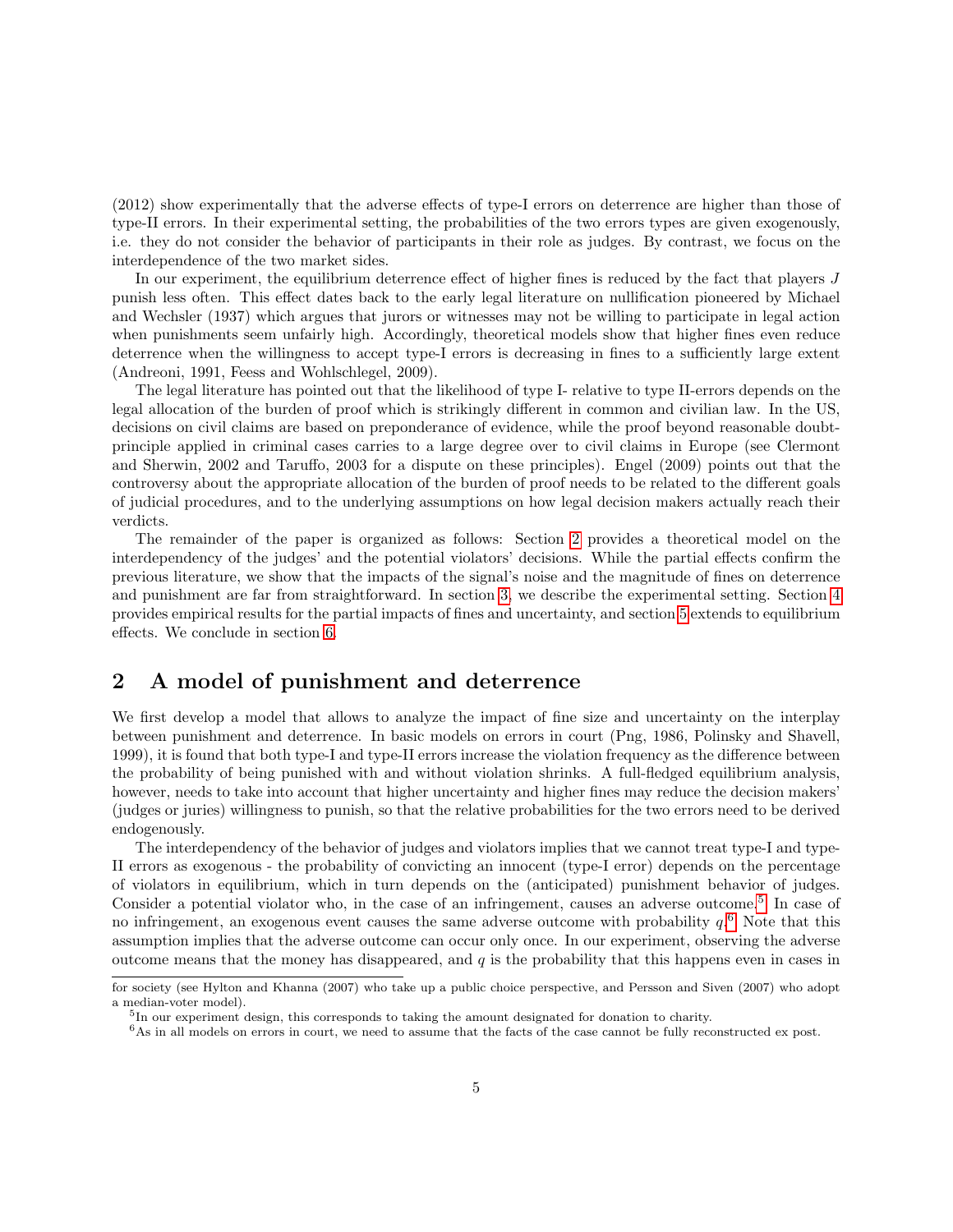which it is not taken by the respective participant.

With  $\phi$  as the percentage of participants who actually commit the act, the ex post probability that a violation took place after observing the loss is  $\frac{\phi}{\phi + (1-\phi)q}$ , and the ex post probability of no infringement is  $(1-\phi)q$  $\frac{(1-\phi)q}{\phi+(1-\phi)q}$ . Thus,  $\pi = \frac{(1-\phi)q}{\phi+(1-\phi)q}$  $\frac{(1-\phi)q}{\phi+(1-\phi)q}$  is the probability of committing a type-I error in case of punishment, while  $1 - \pi = \frac{\phi}{\phi + (1 - \phi)q}$  is the probability of a type-II error in case of no punishment.

For judges, we introduce the following assumptions: First, we set the utility from correct decisions to zero, that is, we take only the preference costs of misjudgments, but not the benefits of correct decisions into account. Second, we assume that judges take the consequences of their decisions for others into account. Specifically, the disutility from a type-I error is assumed to be  $\alpha_i$  where  $\alpha_i$  is a parameter on judge *i*'s aversion against type-I errors, and  $F$  is the fine size. Likewise, a judge's disutility from a type-II error is  $\beta_i A$  where  $\beta_i$  is the degree of judge i's aversion against type-II errors, and A the severity of the infringement which we will refer to as the "amount stolen". Normalizing  $\beta_i = 1$ ,  $\alpha_i$  captures the ratio of the degrees of aversion against type-I and type-II errors.

Recalling the probabilities of type-I and type-II errors, it follows that a judge  $i$  who assumes a violation *frequency*  $\phi$  prefers to convict a suspect if and only if

$$
\frac{(1-\phi)q}{\phi + (1-\phi)q} \alpha_i F \le \frac{\phi}{\phi + (1-\phi)q} A.
$$
\n(1)

Defining  $\tilde{\alpha}$  as the threshold type such that a judge prefers punishment for all  $\alpha \leq \tilde{\alpha}$ , we get

<span id="page-7-0"></span>
$$
\widetilde{\alpha} = \frac{A\phi}{Fq(1-\phi)} = \frac{1-\pi}{\pi} \frac{A}{F}.\tag{2}
$$

The first equation in [\(2\)](#page-7-0) shows that punishment is more likely if judges expect a higher violation frequency  $\phi$ . The intuitive reason for this monotonic relationship between violation and punishment frequency is that the probability of making a type-I error when punishing,  $\pi$  (a type-II error when not punishing,  $1 - \pi$ ) is strictly decreasing (increasing) in the violation frequency. In other words, the punishment frequency as an increasing function of the violation frequency can be transformed into a decreasing function of  $\pi$ , the probability of making a type-I error, which is displayed in the second equation in [\(2\)](#page-7-0). This demonstrates that, when taking changes of the violation frequency into account, the well-known discussion of the impact of type-I and type-II errors on judges' punishment behavior becomes a discussion of the impact of violation frequencies on punishment.

For potential violators, we define  $m_i$  as a potential violator j's intrinsic disutility from violating the law or social norm. Furthermore, violators may also have other-regarding preferences towards potential victims. Let us define a parameter  $v \in [0, 1)$  such that, for  $v = 0$ , violators are completely selfish, and for  $v = 1$ , they put equal weight on the victims' and their own payoffs. Hence, if individual j assumes punishment frequency p, she steals if and only if

$$
A - (1 - v)p(A + F) - m_j \ge vA(1 - q) - qpF(1 - v).
$$
\n(3)

On the left hand side, the expected benefit is the difference in the amount stolen and the expected fine, less the violator's disutility from stealing. Note that, in line with our experimental design, the expression  $-(1-v)p(A+F)$  implies that in case of conviction both the amount and the fine are returned to the victim, so that F can also be interpreted as damages. All of our Propositions also hold when we assume instead that the injurer consumes A before detection and that  $F$  is not re-distributed to the victim but lost (as in the case of imprisonment, for instance). On the right hand side, the donation, which yields the partially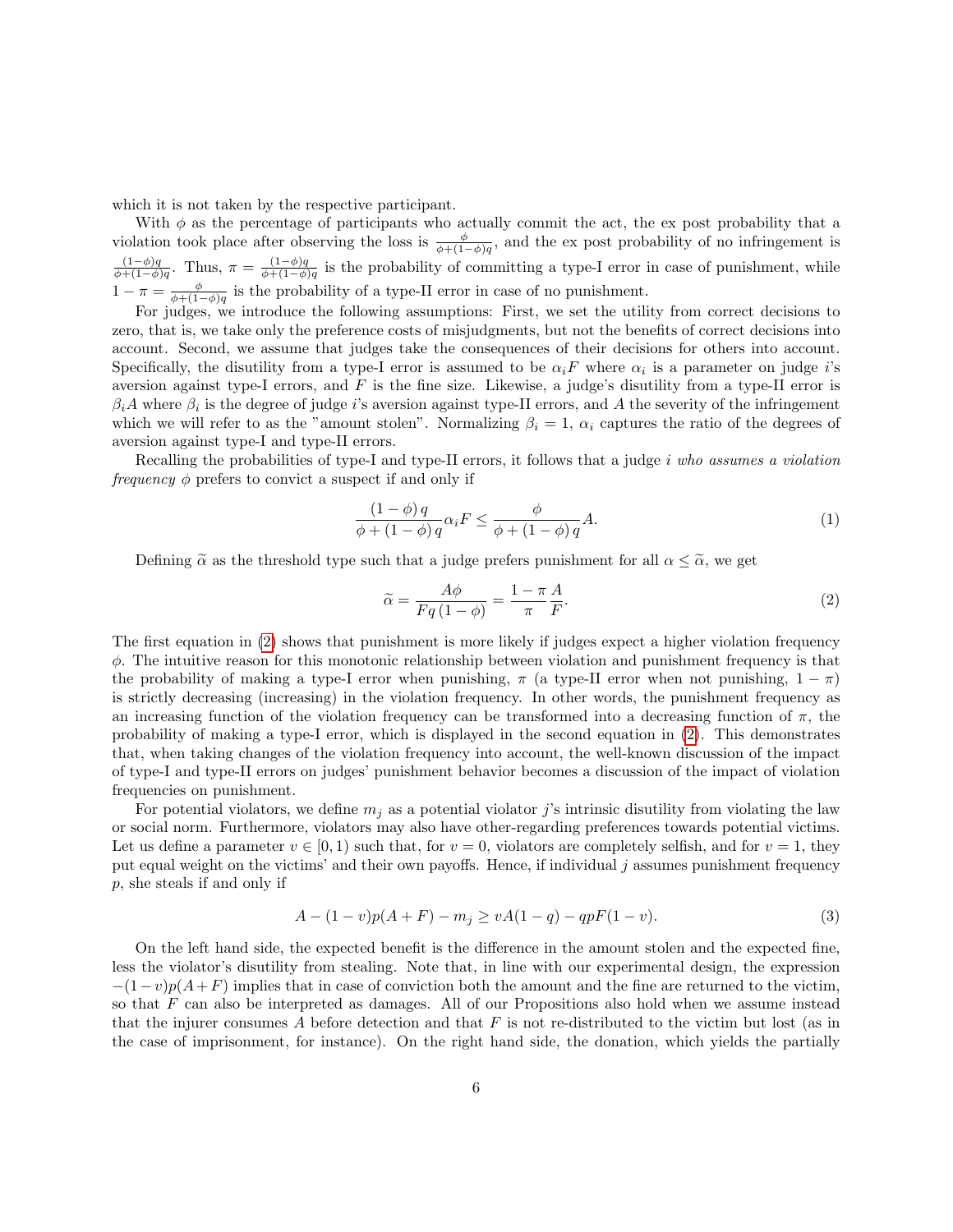altruistic violator utility vA, is made with probability  $1 - q$ . Furthermore, qp is the probability of being punished by mistake (type-I error), in which case the fine  $F$  is taken from the alleged violator and passed on to the victim. Hence, individual j violates if and only if  $m_j \leq \tilde{m}$  given by

<span id="page-8-0"></span>
$$
\widetilde{m} = A[(1-p)(1-v) + qv] - Fp(1-q)(1-v). \tag{4}
$$

Equations [\(2\)](#page-7-0) and [\(4\)](#page-8-0) characterize the judges' and violators' optimal decisions based on their expectations on their counterparts' behavior: Inspecting these two equations yields the following Proposition:

<span id="page-8-1"></span>Proposition 1 Suppose that violators treat the punishment frequency p, and judges the violation frequency  $\phi$ , as exogenously given. Then:

(i) 
$$
\frac{\partial \tilde{m}}{\partial p} = -[A + F(1 - q)](1 - v) < 0
$$
,  $\frac{\partial \tilde{m}}{\partial F} = -p(1 - q)(1 - v) < 0$ , and  $\frac{\partial \tilde{m}}{\partial q} = Av + Fp(1 - v) > 0$  and  
\n(ii)  $\frac{\partial \tilde{\alpha}}{\partial \phi} = \frac{A}{Fq(1 - \phi)^2} > 0$ ,  $\frac{\partial \tilde{\alpha}}{\partial F} = -\frac{A\phi}{F^2q(1 - \phi)} < 0$ , and  $\frac{\partial \tilde{\alpha}}{\partial q} = -\frac{A\phi}{Fq^2(1 - \phi)} < 0$ .

Part (i) of Proposition 1 first confirms the well-known deterrence theory: Violators are less likely to violate if they assume a higher punishment probability p and the fine size  $F$  is larger. Furthermore, the violation frequency increases in  $q$ , that is, in the probability that the loss may also be observed without infringement. This resembles the literature on the impacts of errors in court discussed in the introduction.

Part (ii) discusses judges' behavioral responses to the model parameters when they seek to minimize expected preference costs from wrong decisions: When they assume violators to break the law more frequently, when the evidence on the actual punishment is less noisy, and when fines are low, then judges will also punish for higher aversion against type-I errors, so that  $\tilde{\alpha}$  increases. In a way,  $\frac{\partial \tilde{m}}{\partial p}$  characterizes how violators' best responses depend on the judges' punishment frequency as, for any given  $p$ , a potential violator steals if and only if  $m \leq \tilde{m}$ . Similarly,  $\frac{\partial \tilde{\alpha}}{\partial \phi}$  captures the effect of the assumed violating frequency on judges' best responses. While these individual best responses are intuitive, things are more involved when we take the interdependency of the decisions into account. In Bayesian Nash equilibrium, judges' and violators' expectations about their counterparts' actions coincide with their actual equilibrium choices, i.e., punishment and violation frequencies are given by the system of equations

$$
p = G(\tilde{\alpha}) \tag{5}
$$

$$
\phi = H(\widetilde{m}), \tag{6}
$$

where  $G(.)$  and  $H(.)$  denote the cumulative distribution functions of judges' parameter  $\alpha$  of relative aversion against type-I errors and potential violators' aversion against wrongdoing, provided that the thresholds  $\tilde{\alpha}$ and  $\tilde{m}$  are in the supports  $S_{\alpha}$  of  $G(.)$  and  $S_{m}$  of  $H(.)$ , respectively, the intersection of which determines the Bayesian Nash equilibrium.

The following proposition summarizes the impact of noise and the fine size on equilibrium punishment and violation frequencies, where judges and violators correctly anticipate their counterparts' equilibrium choices:

<span id="page-8-2"></span>**Proposition 2** Suppose that  $S_{\alpha}$  and  $S_m$  are intervals. If  $\tilde{\alpha} \in S_{\alpha}$  and  $\tilde{m} \in S_m$ , then the Bayesian Nash equilibrium has the following comparative static properties:

(i) For all distributions  $G(\cdot)$  and  $H(\cdot)$ ,  $\frac{dp^*}{dF} < 0$  and  $\frac{d\phi^*}{dq} > 0$ .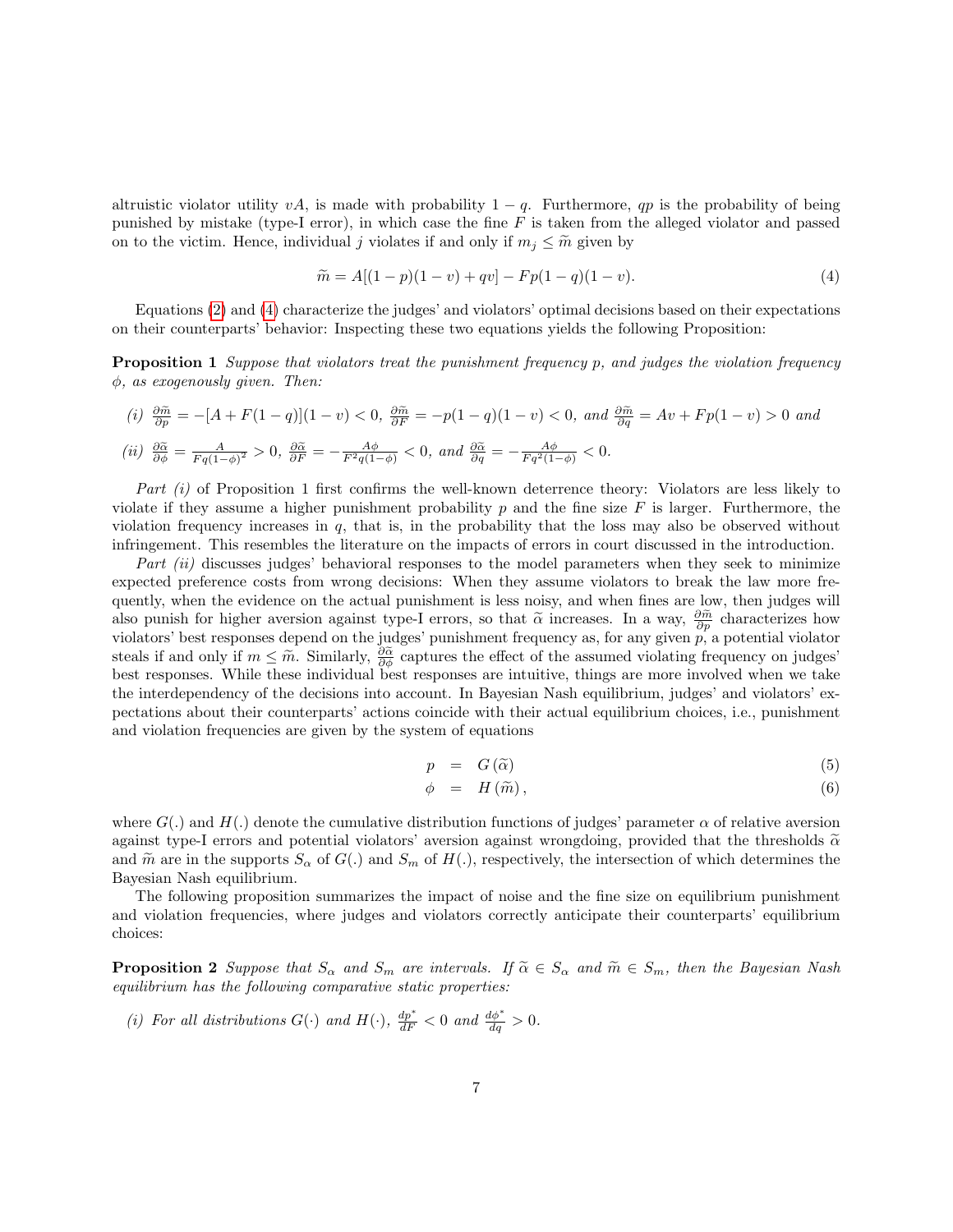(ii) The absolute equilibrium effects of legal uncertainty on the punishment frequency, and of the fine size on the violation frequency, are smaller than the absolute partial effects derived in Proposition 1.

#### **Proof.** See Appendix [A.](#page-23-0) ■

Part  $(i)$  of the Proposition shows that, for all distributions of the judges' and the potential violators' preferences, two of the results derived for given behavior of the other market side carry over to the Bayesian Nash Equilibrium: First, the punishment frequency decreases in the magnitude of fines,  $\frac{dp^*}{dF} < 0$ . This is intuitive as, for all adjustments of the violators' behavior, the consequences of a type-I error are increasing in the fine size, so that judges are in equilibrium more reluctant to punish in case of high fines. Second, the standard result that higher uncertainty reduces deterrence,  $\frac{d\phi^*}{dq} > 0$ , also carries over from the setting with exogenously given errors in court to the Bayesian Nash Equilibrium.

However, the impacts of the fine size on the violations frequency  $(\frac{d\phi^*}{dF})$  and of the noise on the punishment behavior  $(\frac{dp^*}{dq})$  are ambiguous, and do hence not appear in the Proposition. The first ambiguity confirms the results of Andreoni (1991) and Feess and Wohlschlegel (2009) that higher fines may reduce deterrence if judges care sufficiently strongly about type I errors. The second ambiguity means that judges may even increase their punishment frequency in response to higher noise when the violation frequency increases sufficiently steeply in noise.

Part (ii) of the Proposition says that, whenever the equilibrium effects are ambiguous, they are less pronounced than the partial effects. This is intuitive, since the countervailing effects that make the equilibrium effects ambiguous are not present when the behavior of the other market side is treated as exogenously given.

### <span id="page-9-0"></span>3 Experimental design

Our objective is to analyze how judges' punishment and potential violators' decisions react to fines, legal uncertainty, and the behavior of the other market side (violators or judges, respectively). In order to test the predictions of our model in a comprehensive manner, our design has to ensure that we can compare behavior under the assumption that players take the other market side's decisions as given (partial effects, see Proposition [1\)](#page-8-1) to a situation in which players anticipate the other market side's reaction to changes in fines or legal uncertainty (equilibrium effects, see Proposition [2\)](#page-8-2). For that reason, we employ a strategy method design in which players of one market side can condition their behavior on the behavior of the other market side. In two treatments, we vary between subjects whether judges or violators use the strategy method, while the other market side decides unconditionally whether to violate or to punish, respectively. Moreover, we vary the level of fine and legal uncertainty within subject: each participant faces four decision situations that are characterized by different combinations of high or low levels of fines and legal uncertainty.

#### 3.1 Punishment and violation decisions

At the beginning of the experiment, participants were randomly assigned the role of potential violators (henceforth referred to as participants  $V$ ) or the role of judges (henceforth labeled participants  $J$ ) with equal probability. The instructions were framed neutrally, labeling potential violators as participants of type A and judges as participants of type B, a fine as "deduction points" and a violation as "taking" instead of stealing. A translation of the complete instructions of one treatment to English can be found in Appendix [B.](#page-24-0) Next, pairs consisting of one participant  $V$  and one participant  $J$  were matched randomly. Throughout the experiment, assigned roles and pairs remained constant and players acted anonymously. Each participant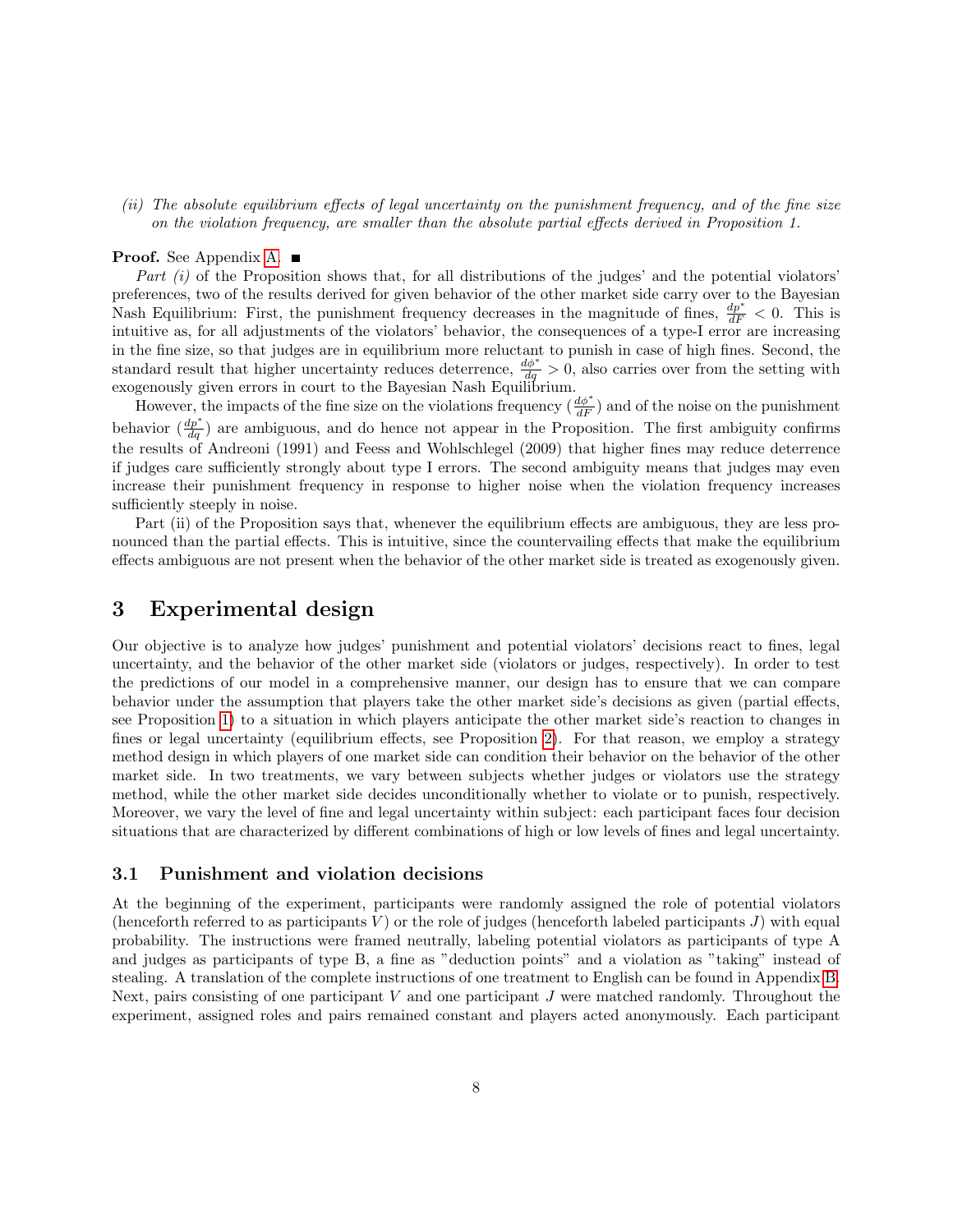V and J had an initial endowment of  $2400$  points.<sup>[7](#page-10-0)</sup> Moreover, for each pair an additional  $2400$  points were designated for donation to the charity "SOS-Kinderdorf" (SOS Children's Villages). The work of the charity was described as follows: "SOS-Kinderdorf supports children and families in the poorest regions of the world (medical care, school enrollment etc.), in crisis areas, but also neglected children and adolescents in Germany. SOS-Kinderdorf has been granted the DZI-certificate that attests reliability and low administrative costs."

In order to model a violation decision, each participant  $V$  had to decide whether he would like to take the donation designated for the charity for himself. In that case, there was no donation to the charity and participant  $V$ 's payoff increased by 2400 points to 4800 points. Participant  $J$  observed whether the donation was available or had disappeared. Importantly, whenever participant J observed that the donation had disappeared, this could be due to two possible reasons: first, participant V had taken the donation. Second, participant V had decided not to take the donation but it had disappeared by chance, which happened with probability q. The parameter q varies across decision situations and captures legal uncertainty. Only if participant  $J$  observed that the donation had disappeared, he had the possibility to punish  $V$ , i.e., to reduce participant V's payoff by a prespecified fine of size F such that V's payoff was  $2400 - F$  points. If V was punished and had taken the donation, the donation was donated to the charity. If V was punished although he had not taken the donation, the donation remained unavailable and was not donated. If fine F was imposed on participant  $V$ , the  $F$  points were additionally donated to the charity. Donating the possible fine to the charity has two advantages: First, it avoids potential concerns of participant  $J$  that punishing reduces overall efficiency (defined as the sum of payments to participant  $V, J$ , and the charity). Second, it resembles the common legal practice of donating a fine to a charity whose work is related to the field of violation.<sup>[8](#page-10-1)</sup> If participant J decided not to punish participant V, V received his whole initial endowment of 2400 points. If V had taken the donation, the donation was added to V's payoff, V earned 4800 points, and the charity did not receive any donation. In any case, participant J was paid 2400 points at the end of the experiment. Thus, financial self-interest did not motivate participant J's behavior, but his decisions affected participant  $V$ 's payoff and the donation to the charity (only if there was a legal case, i.e., if the donation had disappeared).

Each participant V and J faced four decision situations that differed only in the size of the fine  $F$  $(F_{low} = 1200 \text{ or } F_{high} = 3600)$  and / or the extent of legal uncertainty  $q$  ( $q_{low} = 0$  or  $q_{high} = 0.5$ ): first,  $F = 1200$  and  $q = 50\%$ ; second,  $F = 3600$  and  $q = 50\%$ ; third,  $F = 1200$  and  $q = 0$ ; and finally,  $F = 3600$ and  $q = 0$  (see Table [1\)](#page-11-0). Comparing behavior across decision situations enables us to isolate the effect of changes in the fine for a given level of legal uncertainty and vice versa. The instructions described the decision situation in general terms. The exact size of the fine and the level of uncertainty were only revealed on screen just before making the respective decision.[9](#page-10-2) One of the four decision situations was chosen randomly and the actual decisions of participants  $V$  and  $J$  in this decision situation determined their earnings and the amount donated to the charity (if any).

Finally, as shown in Table [1](#page-11-0) in half of the sessions participants  $J$  used the strategy method for punishment decisions. For each of the four combinations of fine and legal uncertainty, they made 13 conditional, binary punishment decisions, namely whether their matched participant V should be fined if the donation had

<span id="page-10-0"></span> $7$ During the experiment payments were calculated in points. At the end of the experiment, points were converted into Euro at the following exchange rate:  $500 \text{ points} = 1 \text{ Euro.}$ 

<span id="page-10-1"></span> $8A$  potential disadvantage of donating the fine is that, even if J believes that V did not take the donation, he could impose the fine to redistribute from participant  $V$  to the charity if he is willing to incur the cost of "convicting an innocent". Our questionnaire data show that participants are very reluctant to do so. Using a Likert scale from 0 (not bad at all) to 9 (extremely bad), we asked participants how bad they personally feel if someone innocent is punished for something he has not done. The mean answer is 8.2, no participant chose 0 or 1.

<span id="page-10-2"></span><sup>&</sup>lt;sup>9</sup>However, the instructions used the decision situation with  $F = 1200$  and  $q = 0.5$  as an example to illustrate participants' decision screens and carefully explained the implications of legal uncertainty, using the case with  $q = 0.5$  as an example.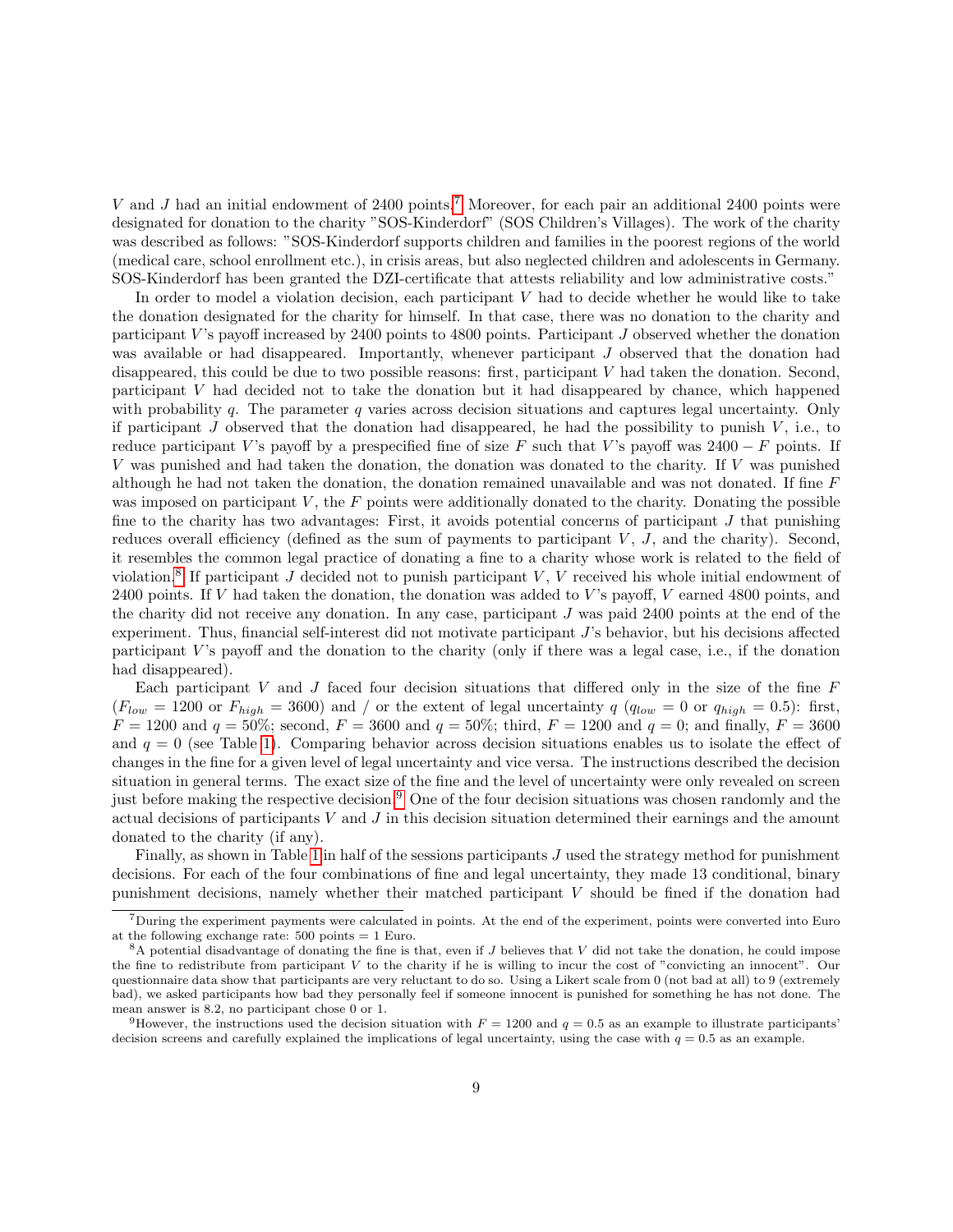Table 1: Treatment Overview

<span id="page-11-0"></span>

| Treatment                                                                                                                | Decision situation |  |  |  |  |  |  |
|--------------------------------------------------------------------------------------------------------------------------|--------------------|--|--|--|--|--|--|
|                                                                                                                          |                    |  |  |  |  |  |  |
| Player J strategy method   $F = 1200$ , $q = 0.5$   $F = 3600$ , $q = 0.5$   $F = 1200$ , $q = 0$   $F = 3600$ , $q = 0$ |                    |  |  |  |  |  |  |
| $(3$ sessions, N=72)                                                                                                     |                    |  |  |  |  |  |  |
| Player V strategy method   $F = 1200$ , $q = 0.5$   $F = 3600$ , $q = 0.5$   $F = 1200$ , $q = 0$   $F = 3600$ , $q = 0$ |                    |  |  |  |  |  |  |
| $(3$ sessions, N=72)                                                                                                     |                    |  |  |  |  |  |  |

disappeared and x of the 12 participants V in the room had decided to take the donation, for each  $x \in \{0, 12\}$ . At the same time, participants V made one unconditional violation decision for each of the four decision situations, i.e., they decided whether to take the donation or not. Counting the number of violators in the current session allowed to determine which of the judges' conditional punishment decisions was actually implemented.

Similarly, in the remaining sessions participants V made all violation decisions using the strategy method. In each decision situation, they made 13 conditional, binary violation decisions, namely whether to take the donation if y of the 12 participants J in the room decided to punish if the donation had disappeared, for each  $y \in \{0, 12\}$ . At the same time, participants J made an unconditional punishment decision for each of the four combinations of fine and legal uncertainty, i.e., they decided whether to punish their randomly matched player V if they observed that the donation had disappeared. The number of punishing players J in the current session determined which of player  $V$ 's conditional violation decisions was implemented.

#### 3.2 Measurement of beliefs and attitudes towards risk

Using the strategy method data, we will analyze equilibrium effects of changes in fine or legal uncertainty under the assumption that participants correctly anticipate the other market side's reaction to the change under consideration. In order to be able to judge the validity of this assumption, we additionally measure strategy method players' beliefs concerning the behavior of the other market side. For each of the four decision situations, participants J were asked to guess the number of participants V who had decided to take the donation among the 12 players V present in the room. Similarly, participants V were asked for their belief concerning the number of participants J among the 12 present participants J who decided to impose the fine if they observed that the donation had disappeared. Participants knew that their belief for one of the four decision situations would be drawn randomly and paid according to the belief's precision. More precisely, participants had the possibility to win additional 2000 points or 4 Euro. The probability of winning increased in the precision of their belief and equaled  $p_{win} = 1 - 1/144$  (belief - actual number)<sup>2</sup>. For those participants who were interested in the exact payment scheme, the scheme was explained on screen. This procedure of eliciting beliefs, the randomized quadratic scoring rule, follows Schlag and van der Weele (2013) and incentivizes participants to report their beliefs truthfully, without imposing assumptions on their risk preferences.

In order to measure participants' risk preferences, we used a procedure similar to the one proposed by Holt and Laury (2002). Participants had to decide whether they preferred a safe payment of 1200 points or a lottery that would either pay 3000 with probability p or 0 points with probability  $(1-p)$ . In ten separate decisions, p was 0.1, 0.2, 0.3, 0.4, 0.5, 0.6, 0.7, 0.8, 0.9, or 1, respectively. One of the ten decisions was drawn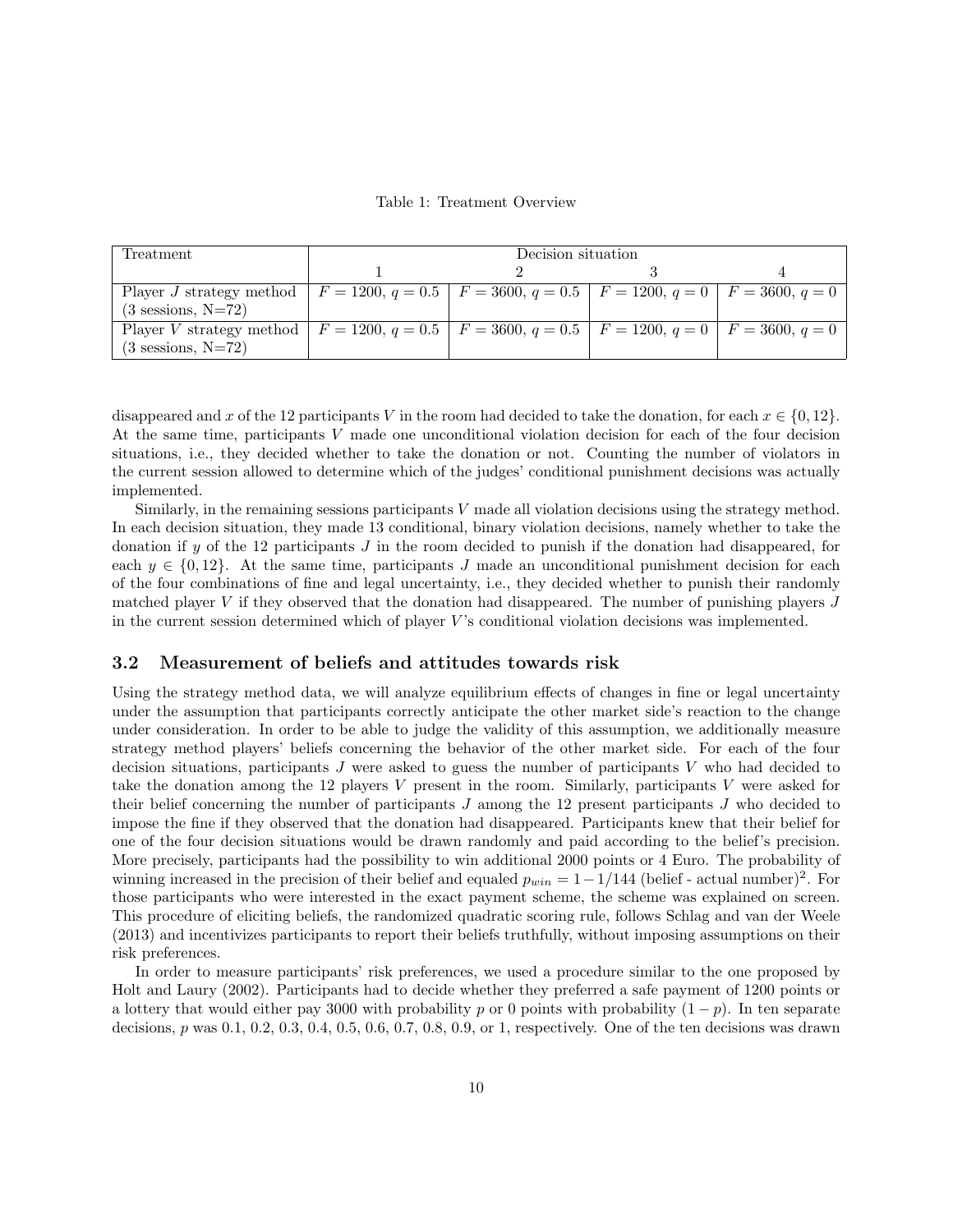randomly and paid.

#### 3.3 Procedural details and implementation

The detailed sequence of events in each session was as follows:

- 1. Instructions: Upon entering the lab, subjects drew a card containing a number and were asked to sit in the respective booth. They read the instructions, were encouraged to ask questions in private, and answered several control questions on the computer.
- 2. Four decision situations concerning punishment or violation behavior
- 3. Measurement of beliefs concerning the behavior of the other player type: only strategy method players
- 4. Measurement of risk attitudes
- 5. Questionnaire<sup>[10](#page-12-1)</sup>

The experiment was conducted at the BonnEconLab, Germany with 144 participants, 72 in each treatment. Most participants (94%) were students and majored in various subjects. Age varied between 18 and 57 years (median age 23, 92% in the range 19–30 years). We used the software z-Tree (Fischbacher, 2007) for conducting the experiment and ORSEE (Greiner, 2004) for inviting participants from the BonnEconLab's participant pool and recording their participation. The experiment took place in 6 sessions in June 2015.

In total, the experiment lasted about 60 minutes (including payment). On average, participants earned a total of 14.20 Euro. Participants' overall payments consisted of the sum of up to four payments: a show-up fee of 4.00 Euro, the payment from one randomly drawn decision situation, the incentivized belief (for strategy method players only) and the payment from one randomly drawn risk-related decision. Payments were made in a separate room to ensure privacy. We donated a total of 676.80 Euro to the NGO "SOS-Kinderdorf", which corresponds to the overall amount that participants had decided to donate.

### <span id="page-12-0"></span>4 Partial impacts of fine size and uncertainty

In our model, we have derived two kinds of results. The *partial effects* summarized in Proposition [1](#page-8-1) capture the impacts of the fine size F and legal uncertainty q on the violation frequency for given punishment frequencies; and vice versa. The respective experimental results are presented in section [4.](#page-12-0) By contrast, Proposition [2](#page-8-2) refers to the *total effects* of changes in  $F$  or  $q$  in equilibrium, in which the reactions of the other market side are anticipated. Results on the tests of Proposition [2](#page-8-2) are discussed in section [5.](#page-15-0)

#### 4.1 Players J

Following Proposition [1,](#page-8-1) we test three hypotheses on the behavior of players J:

H1. The punishment frequency increases in the violation frequency.

H2. For identical violation frequencies and with legal uncertainty, the punishment frequency is lower for  $F = 3600$  compared to  $F = 1200$ .

**H3**. For identical violation frequencies and fines, the punishment frequency is lower for  $q = 50\%$  compared to  $q=0$ .

<span id="page-12-1"></span> $10$ The post-experiment questionnaire measured socio-economic and demographic characteristics. Moreover, it assessed participants' general attitudes concerning moral behavior, donations to charity, individual responsibility for own actions, aversion against legal type I and type II error, and judgments concerning determinants of the effectiveness of legal rules.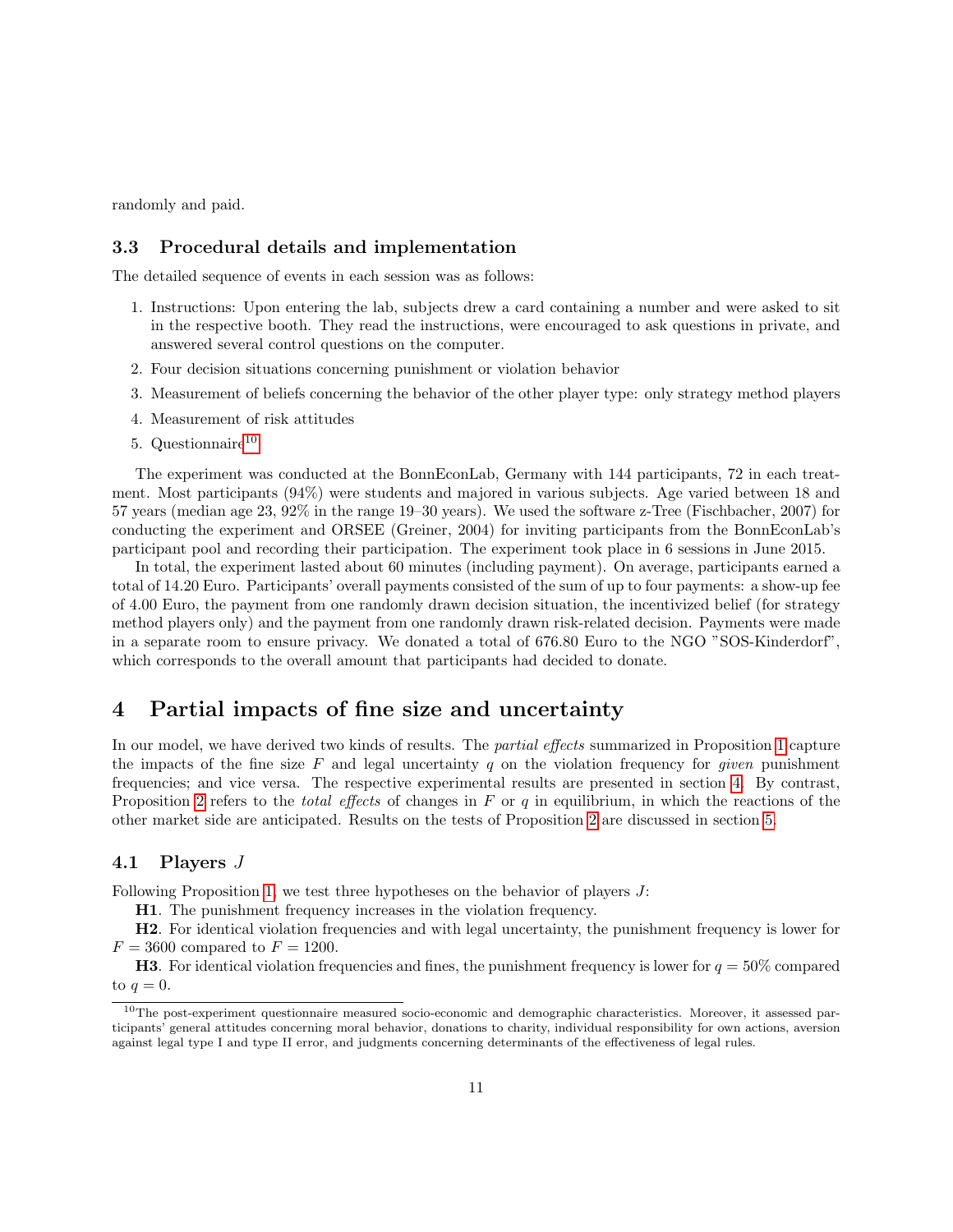By definition of partial effects, the hypotheses are derived under the assumption that the violation frequency is unaffected by  $F$  and  $q$ . Thus, we use the strategy method for players  $J$ , i.e., for each of our four combinations of F and q we elicit players J's behavior for any number of actual violations by players V. As all 36 players J made decisions in four different situations, we have 144 observations when defining all decisions for a specific  $F-q$  combination as a single observation. In line with H1, the Pearson's pairwise correlation coefficients between the number of violators and the number of punishing players  $J$  are significantly positive at  $p < 0.001$  for all four situations. Moreover, 135 of our 144 observations are consistent in the sense that the punishment frequency is weakly increasing in the number of violators. As inconsistent behavior increases the probability of both error types, players J who understand the setting should behave consistently; irrespective of their relative aversion to type-I and type-II errors.<sup>[11](#page-13-0)</sup> For the tests of Hypotheses 2 and 3, we exclude the 9 inconsistent observations from our analysis. Figure [1](#page-13-1) displays the cumulative distribution of the punishment frequency, i.e. the share of players J who punish for each possible numbers of violators. The number of players J who never punish is shown as a thirteenth category on the horizontal axis.

<span id="page-13-1"></span>

Figure 1: Punishment frequencies.

Then, denote by  $V_i$  a threshold such that the *i*-th player J punishes if and only if  $V \geq V_i$ . The cumulative distribution in figure [1](#page-13-1) also shows the distribution of thresholds over players  $J$ : Considering the low fine  $(F = 1200)$  and high uncertainty  $(q = 50\%)$  as an example, about 40% of all players J punish for 3 violators. while more than 50% punish for 4 violators. Thus, the violation frequency threshold that triggers punishment

<span id="page-13-0"></span> $11$ An example for inconsistent behavior is a player J who punished for two, but not for three violators. This player J, however, could reduce both error types by punishing for three, but not for two violators.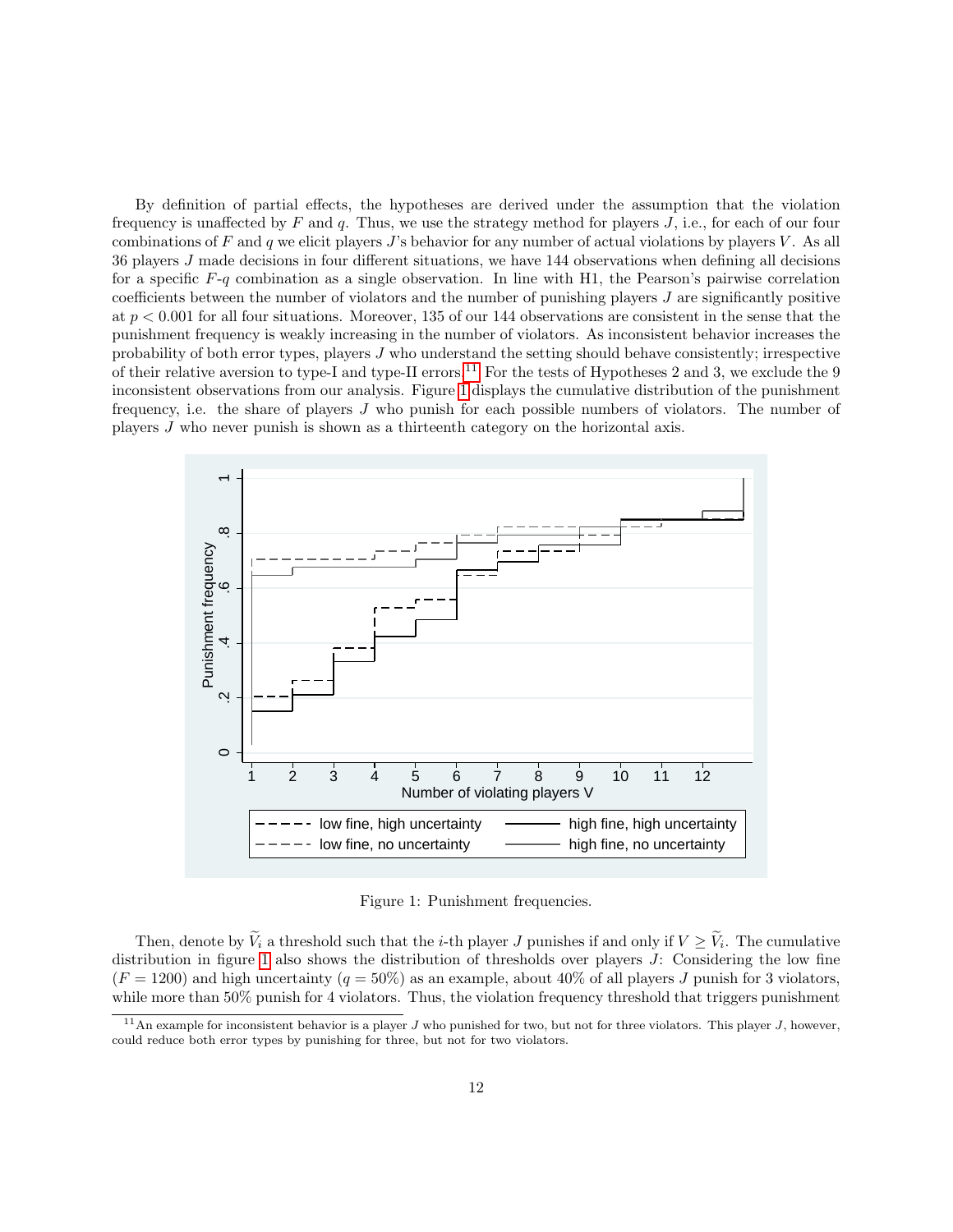is 4 for  $52\% - 40\% = 12\%$  of all judges.

To test H2, we compare the thresholds for  $F = 1200$  and  $F = 3600$  for the case with legal uncertainty,  $q = 50\%$ . In line with H2, thresholds are significantly higher for  $F = 3600$ , with  $p = 0.03$  in the Wilcoxon signed ranks test.<sup>[12](#page-14-0)[13](#page-14-1)</sup>

Similarly to the impact of the fine size, we test the impact of legal uncertainty by a Wilcoxon signed ranks test on the differences in the punishment thresholds, now comparing  $q = 0$  and  $q = 50\%$  for  $F = 1200$ and for  $F = 3600$ , respectively. The respective p-values are both smaller than 0.001, so that H3 cannot be rejected.

Note that, for q given, any exogenously given number of violators in the strategy method translates into error types: for instance, for  $q = 50\%$  and five violators (i.e. a violation frequency of  $\phi = 5/12$ ), the probability of a type I-error in case of punishment is  $\pi = \frac{(1-\phi)q}{\phi+(1-\phi)q} = \frac{7}{17} = 41.2\%$ , while the probability of a type II-error in case of no-punishment is  $1 - \pi = 58.8\%$ . Let us next compare the risk of type-I and type-II errors that players J are willing to take. Substituting for  $q = 50\%$  and taking into account that the violation frequency is  $\phi = V/12$ , one can easily check that the frequencies of both error types are identical for four violators; i.e.  $\pi = 1 - \pi = 0.5$  for  $V = 4$ . For  $F = 1200$ , 18 players J have  $V \le 4$  and 16 players J have  $V > 4$ , while 14 judges have  $V \le 4$  and 19  $V > 4$  for  $F = 3600$ . Thus, the type-I error aversion is moderately increasing in the fine size.

#### 4.2 Players V

For players  $V$ , we test the following three hypotheses:

H4. The violation frequency decreases in the punishment frequency.

**H5.** For identical punishment frequencies, the violation frequency is lower for  $F = 3600$  compared to  $F = 1200.$ 

**H6.** For identical punishment frequencies and fines, the violation frequency is higher for  $q = 50\%$ compared to  $q=0$ .

In line with H4, the Pearson's pairwise correlation coefficients between the number of punishing players J and the number of violators for our four decision situations are all significantly negative at  $p < 0.001$ .

For the tests of Hypotheses 5 and 6, we proceed analogously to players J by considering only those 131 out of 144 players V who behave consistently. Analogously to figure [1,](#page-13-1) figure [2](#page-15-1) shows the share of violators for each of the possible numbers of punishing players J and for each of the four decision situations.

Following the same logic as for players J, we define a threshold  $J_i$  such that the *i*-th player V takes the money if and only if  $J \leq J_i$ . In line with H5, a comparison of these thresholds for  $F = 1200$  and  $F = 3600$  for the case with legal uncertainty yields  $p < 0.001$  for the Wilcoxon signed ranks test. Also in line with our model, there is no significant impact of the fine size for  $q = 0$  (Wilcoxon signed ranks test,  $p = 0.191$ . Finally, in line with H6, the violation frequency is significantly lower for  $q = 0$  compared to  $q = 50\%$  (Wilcoxon signed ranks tests,  $p < 0.001$  for both fines). Summing up, none of the six hypotheses on the partial impacts of the magnitude of fines and legal uncertainty on the punishment and violation behavior is rejected by our data.

<span id="page-14-0"></span><sup>&</sup>lt;sup>12</sup>Since type-I errors are excluded for  $q = 0$ , our theory predicts a punishment frequency of 100%. However, the legal literature discussed in the introduction has pointed out that some decision makers may prefer not to punish, even without uncertainty, when they perceive the fine as inappropriately high. This is also the case in our experiment, but the Wilcoxon signed ranks test shows that there is no significant difference in the punishment behavior between  $F = 1200$  and  $F = 3600$  ( $p = 0.35$ ) for  $q = 0$ . Thus, in line with our model, a higher fine leads to a significant reduction in the punishment frequency only with legal uncertainty.

<span id="page-14-1"></span> $13$ Throughout the paper, we report two-sided p-values.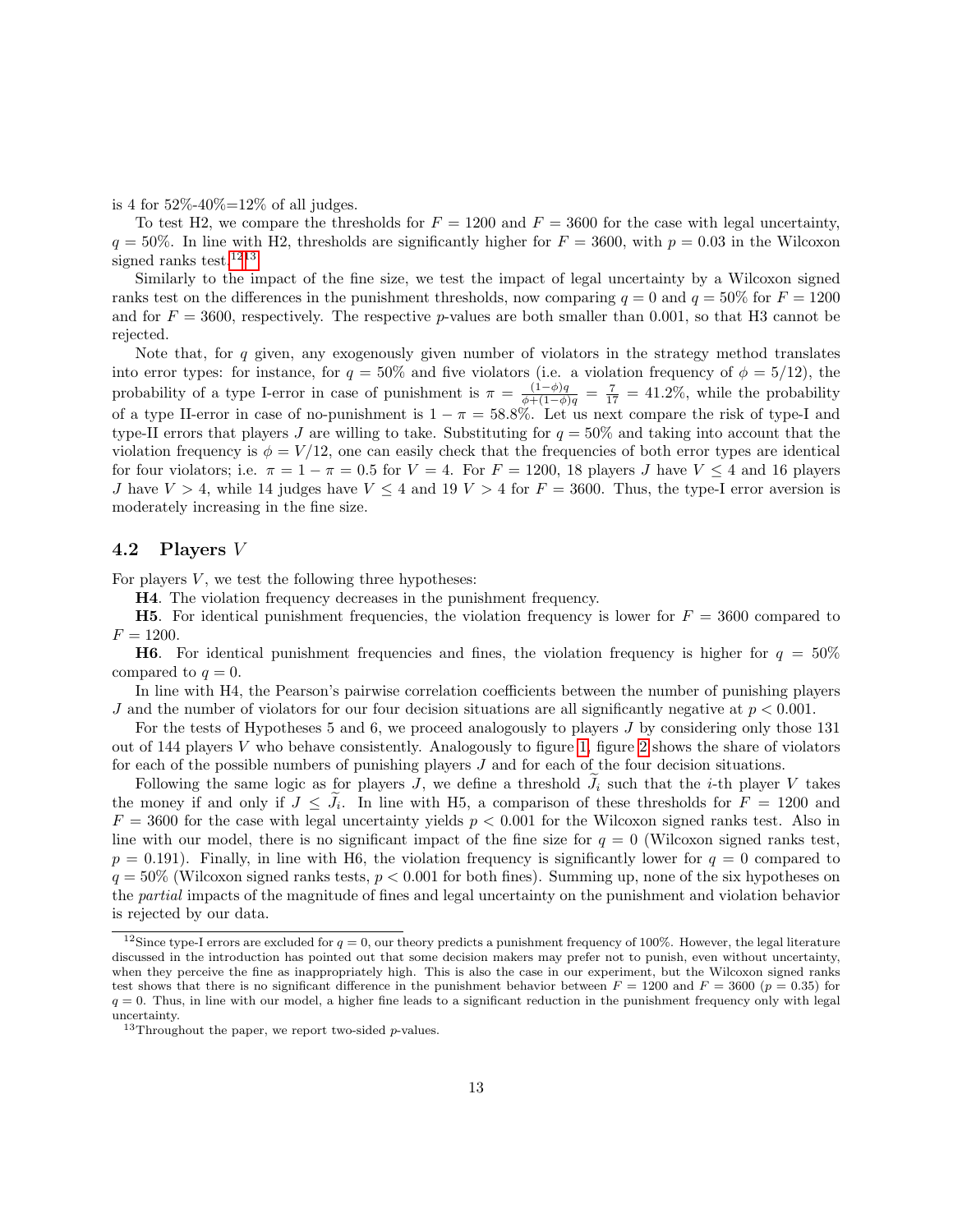<span id="page-15-1"></span>

Figure 2: Violation frequencies.

## <span id="page-15-0"></span>5 Equilibrium impacts of fine size and uncertainty

So far, we have tested theoretical predictions that treat the behavior of the other market side as constant (*partial* effects). In equilibrium, however, players V anticipate that fewer players J punish for high fines, which is in turn anticipated by players J. Due to the aforementioned interdependencies of both players' strategies, the *total* effects of  $F$  and  $q$  are less straightforward than the partial ones (see Proposition [2\)](#page-8-2). Our experimental design enables us to quantify these equilibrium effects and to compare them to partial effects.

#### 5.1 Players J

<span id="page-15-2"></span>For players J, table [2](#page-15-2) summarizes the insights from Proposition [2.](#page-8-2)

Table 2: Theoretical results on equilibrium effects for players J.

Equilibrium effect of fine  
Equilibrium effect of legal uncertainty 
$$
\frac{dp^*}{dr^*} \geq 0
$$
  $\frac{dp^*}{dF} \geq \frac{\partial p^*}{\partial F}$   
Equilibrium effect of legal uncertainty  $\frac{dp^*}{dq} \geq 0$   $\frac{dp^*}{dq} > \frac{\partial p^*}{\partial q}$ 

We start with analyzing the impact of the fine, for which our model yields a clear hypothesis: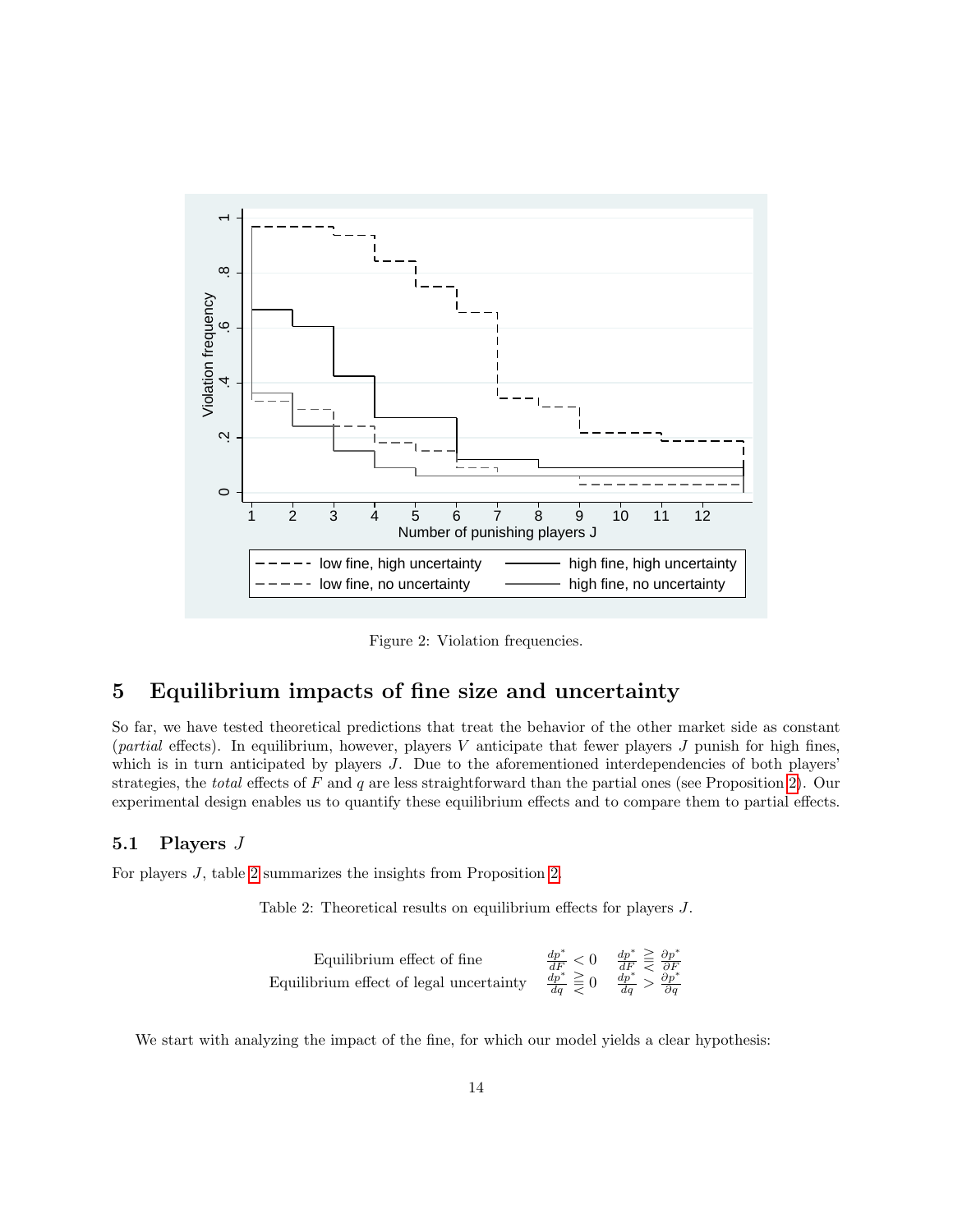**H7.** For the case with legal uncertainty, the punishment frequency in equilibrium is lower for  $F = 3600$ compared to  $F = 1200$ .

By contrast, it depends on the players J's preferences to avoid type-I relative to type-II errors whether the equilibrium effect is larger or smaller than the partial effect. Thus, we state no hypothesis on the comparison of the two effects, but it is nevertheless interesting to report and interpret our experimental findings.

Table [3](#page-16-0) summarizes our data analysis for  $q = 50\%$  and for the two fine levels. Taking the average over all sessions, 9.3 out of 12 players V took the money for  $F = 1200$ , but only 5.3 for  $F = 3600$  (see the entries in the first row of table [3\)](#page-16-0). To calculate these numbers, we consider the players V 's unconditional behavior.

Next, recall that the *partial* effect of the change in  $F$  on players  $J$ 's punishment behavior needs to be calculated under the counterfactual assumption that the violation frequency is independent of F. We hence get the partial effect by assuming that the number of violators is the same for both fine sizes. If 9.3 players V had taken the money for  $F = 3600$  (as they did for  $F = 1200$ ),<sup>[14](#page-16-1)</sup> we know from the strategy method that 75.8% of players J would punish for  $F = 3600$ , compared to 79.4% for  $F = 1200$ . The difference is the partial effect of the fine size as shown in the second row of table [3:](#page-16-0) If players J assumed that the higher fine had no impact on the violation frequency, then an increase in the fine size from  $F = 1200$  to  $F = 3600$ would lead to a decline in the punishment frequency by 3.6 percentage points.<sup>[15](#page-16-2)</sup>

<span id="page-16-0"></span>Table 3: Partial and equilibrium impacts of the fine size on the punishment frequency

|                                                | $F = 1200$      | $F = 3600$             |
|------------------------------------------------|-----------------|------------------------|
| Actual violation frequency                     | 9.3(78%)        | $5.\overline{3(44\%)}$ |
| Pun. frequency given 9 violators               | $79.4\%$        | $75.8\%$               |
| Partial effect                                 | $-3.6\%$ points |                        |
| Pun. frequency with actual violation frequency | $79.4\%$        | $48.5\%$               |
| Equilibrium effect                             |                 | $-30.9\%$ points       |
| Violation frequency assumed by players $J$     | 6.8             | 4.6                    |

The equilibrium effect is calculated by assuming that players J correctly anticipate the impact of the fine size on the violation frequencies. Thus, we compare the actual number of violations, 9.3 for  $F = 1200$  and 5.3 for  $F = 3600$ , which yields a rather large reduction in the punishment frequency by 30.9 percentage points.<sup>[16](#page-16-3)</sup> Furthermore, table [3](#page-16-0) shows that the equilibrium effect is more pronounced than the partial effect. The intuition is that players  $J$  who correctly anticipate players  $V$ 's behavior reduce their punishment frequency for two reasons; due to the higher fine size (direct effect) and due to the lower violation frequency (indirect effect). The last row in table [3](#page-16-0) shows that, while players  $J$  generally underestimate the violation frequencies to some degree, they reasonably well anticipate the deterrence effect of higher fines.

We now turn to the impact of legal uncertainty. Recall from table [2](#page-15-2) that our model yields no clear-cut prediction for the equilibrium effect itself, but for the comparison to the partial effect:

H8. The equilibrium impact of legal uncertainty on the punishment frequency is smaller than the partial effect.

<span id="page-16-1"></span><sup>&</sup>lt;sup>14</sup>Alternatively, we could assume that the number of violators is 5.3 not only for  $F = 3600$  as observed in the data but also for  $F = 1200$ .

<span id="page-16-2"></span> $15$ We have already considered the partial effects in section 4 where we compared the thresholds for the number of violators which triggers punishment. Here, we calculate them explicitly as to compare them to equilibrium effects.

<span id="page-16-3"></span><sup>&</sup>lt;sup>16</sup>This is supported by a McNemar change test that compares players J's unconditional punishment decisions for  $q = 50\%$ for  $F = 1200$  and  $F = 3600$  (see the first row of Table [6,](#page-18-0) the difference of which is significant at  $p = 0.01$ ).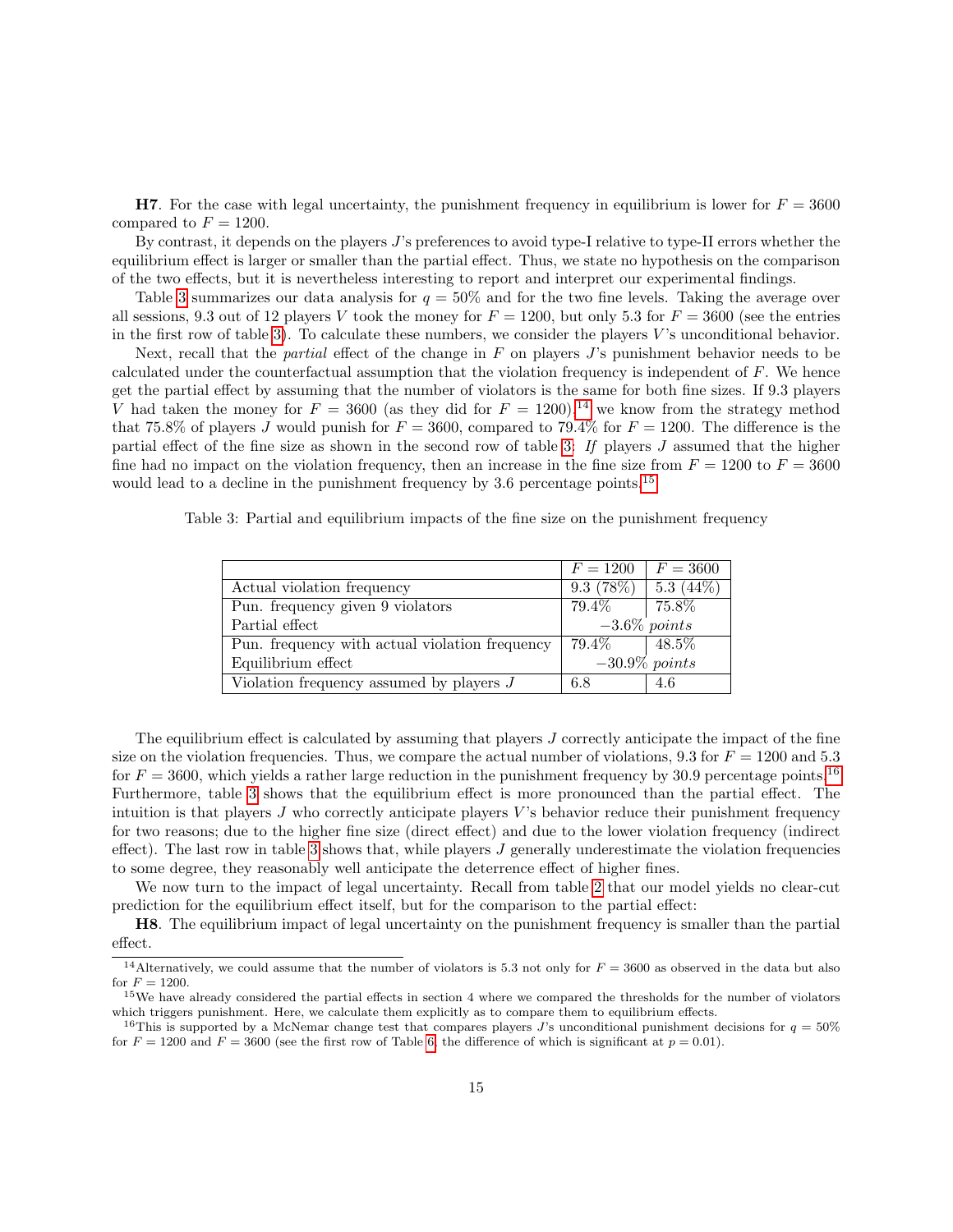| $F = 1200$                                     | $q = 50\%$     | $q = 0\%$       |  |
|------------------------------------------------|----------------|-----------------|--|
| Actual violation frequency                     | 9.3(78%)       | 2.0(17%)        |  |
| Pun. frequency given 9 violators               | 79.4%          | 82.4%           |  |
| Partial effect                                 | $3.0\%$ points |                 |  |
| Pun. frequency with actual violation frequency | $79.4\%$       | $70.6\%$        |  |
| Equilibrium effect                             |                | $-8.8\%$ points |  |
| Violation frequency assumed by players $J$     | 6.8            | 3.4             |  |
| $F = 3600$                                     | $q = 50\%$     | $q = 0\%$       |  |
| Actual violation frequency                     | 5.3 $(44\%)$   | $1.0(8\%)$      |  |
| Pun. frequency given 5 violators               | $48.5\%$       | 70.6%           |  |
| Partial effect                                 |                | $22.1\%$ points |  |
| Pun. frequency with actual violation frequency | 48.5%          | 64.7%           |  |
| Equilibrium effect                             |                | $16.2\%$ points |  |
| Violation frequency assumed by players $J$     | 4.6            | 1.7             |  |

<span id="page-17-0"></span>Table 4: Partial and equilibrium impacts of legal uncertainty on the punishment frequency

Let us start with the upper part of table [4](#page-17-0) which refers to  $F = 1200$ . The first row shows that legal uncertainty leads to a large increase in the violation frequency. For the partial effect, we again need to assume identical violation frequencies for both levels of q. We then find that legal uncertainty reduces the punishment frequency by 3 percentage points. Interestingly, the equilibrium effect of legal uncertainty for  $F = 1200$  has the opposite sign, i.e. legal uncertainty even leads to a higher punishment frequency. While this seems somewhat counter-intuitive, it does not contradict our theory which yields no clear-cut prediction on the equilibrium impact of  $q$ : Intuitively, if players  $J$  anticipate that the violation frequency increases sharply in response to uncertainty, then they may have incentives to punish more often. For  $F = 3600$ , the equilibrium effect goes in the opposite direction with an equilibrium effect of 16.2 percentage points.

Most importantly, however, the results are in line with H8 for both fines as the equilibrium effect is always smaller than the partial effect; -8.8 compared to 3.0 percentage points for the low fine, and 16.2 compared to 22.1 percentage points for the high fine. Finally, while players J again underestimate the overall violation frequency, they anticipate well that it is increasing in uncertainty.

Over all, our experimental evidence supports the argument that players  $J$  seek to anticipate adjustments in the behavior of players V so as to minimize their disutility from making type-I and type-II errors. A natural question is then that about the incidence of these errors. In our experiment, type II errors occurred more frequently than type I errors as hypothesized by the Blackstone ratio: When there was legal uncertainty  $(q = 50\%)$ , 19.4% of players J made a type-II error for  $F = 1200$ , and 27.8% of them made a type-II error for  $F = 3600$ . Furthermore, the expected frequency of type-I errors is 11.8% of all cases for  $F = 1200$  and 13.2\% for  $F = 3600$ .<sup>[17](#page-17-1)</sup>

<span id="page-17-1"></span> $17$ In our experiment design, the incidence of type-I errors is probabilistic. Given that player V has not violated but player J has decided to punish if the donation has disappeared, whether a type-I error occurs depends on the random event that determines whether the donation disappears exogenously. This was only drawn for the randomly chosen decision situation, but not the three further decision situations.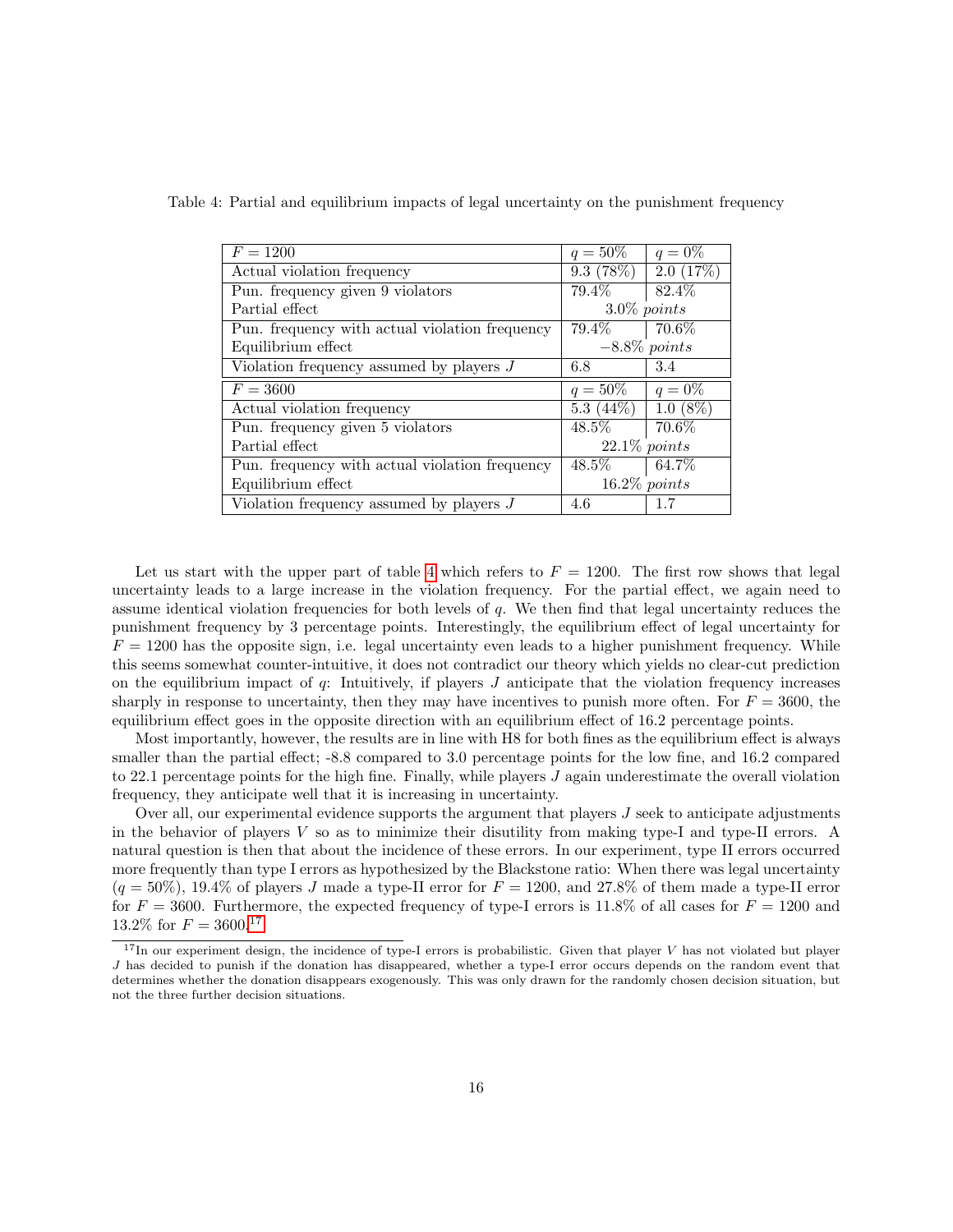#### 5.2 Players V

<span id="page-18-1"></span>The test of Proposition [2](#page-8-2) for players V proceeds along the same lines. Table [5](#page-18-1) summarizes our theoretical results.

Table 5: Theoretical results on equilibrium effects for players V.

| Equilibrium effect of fine              | $\frac{d\phi^*}{dF} \geq 0$ $\frac{d\phi^*}{dF} > \frac{\partial p^*}{\partial F}$ |                                                     |  |
|-----------------------------------------|------------------------------------------------------------------------------------|-----------------------------------------------------|--|
| Equilibrium effect of legal uncertainty | $\frac{d\phi^*}{dq} > 0$                                                           | $rac{d\phi^*}{dq} \geq \frac{\delta p^*}{\delta q}$ |  |

While our model does not predict the sign for the equilibrium effect of the fine, it yields the following hypothesis:

<span id="page-18-0"></span>H9. For the case with legal uncertainty, the equilibrium impact of the fine size on the violation frequency is less pronounced than the partial impact.

Table 6: Partial and equilibrium impacts of the fine size on the violation frequency

|                                             | $F = 1200$             | $F = 3600$ |
|---------------------------------------------|------------------------|------------|
| Actual punishment frequency                 | $7.0(58\%)$ 3.7 (31\%) |            |
| Viol. frequency given 7 punishers           | $34.4\%$               | $12.1\%$   |
| Partial effect                              | $-22.3\%$ points       |            |
| Viol. frequency with actual pun. frequency  | $34.4\%$   27.3\%      |            |
| Equilibrium effect                          | $-7.1\%$ points        |            |
| Punishment frequency assumed by players $V$ | 6.3                    | 5.0        |

To measure the partial effect, we follow the same logic as for players J. For  $F = 1200$  and 7 punishers, table [6](#page-18-0) shows that the violation frequency is 34.4%. If 7 players J also punished for  $F = 3600$ , the violation frequency would have been 12.1%. The difference of -22.3 percentage points thus captures the partial effect. Using the actual number of violators of 3.7 for  $F = 3600$  in row 3 then leads to an equilibrium reduction by 7.1 percentage points. In line with H9, this shows that the deterrence effect of a higher fine is indeed reduced when players V anticipate that players J punish less often.

While our model does not make a clear prediction on the equilibrium effect of higher fines on violation frequencies, it is still interesting to study the empirical evidence. Table [6](#page-18-0) documents a moderate, 7 percentage points decrease in the violation frequency due to the increase in the fine.<sup>[18](#page-18-2)</sup> Row 4 shows that players  $V$  are aware of the fact that the punishment frequency decreases in the fine, but they underestimate the effect size.

Our model next predicts that, even when taking the players  $J$ 's behavior into account, higher legal uncertainty reduces deterrence:

**H10**. In equilibrium, the violation frequency is higher for  $q = 50\%$  compared to  $q = 0\%$ .

<span id="page-18-2"></span><sup>&</sup>lt;sup>18</sup>Analyzing players V's unconditional decisions adds support to our result that the equilibrium effect of a higher fine on violation frequencies is negative: for  $q = 50\%$ , the first row of Table [3](#page-16-0) shows that the violation frequency decreases from 77.8% to 44.4% as the fine increases from 1200 to 3600 (McNemar change test,  $p < 0.01$ ).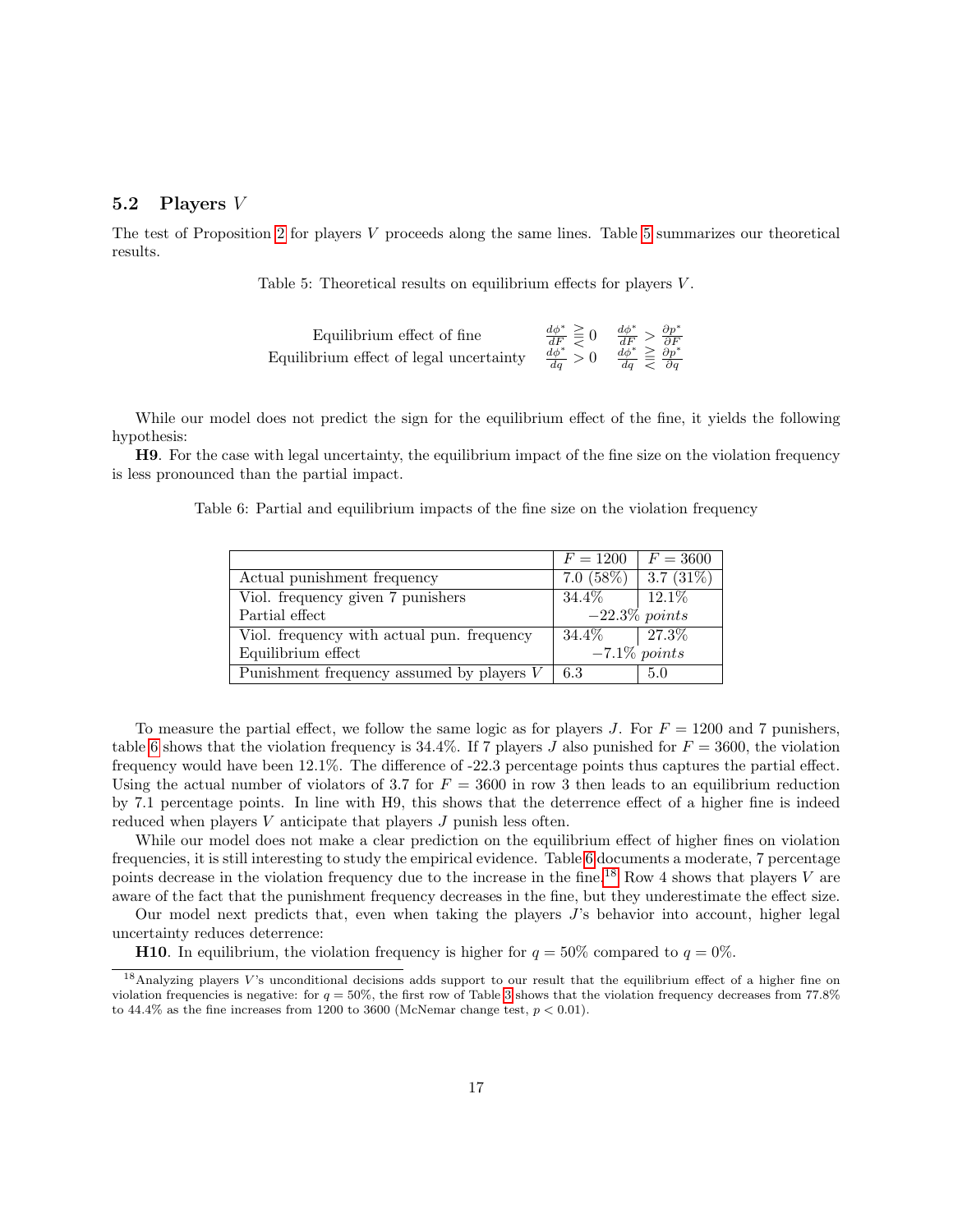| $F = 1200$                                 | $q = 50\%$       | $q = 0\%$        |  |
|--------------------------------------------|------------------|------------------|--|
| Actual punishment frequency                | 7.0 $(58\%)$     | $10.3(86\%)$     |  |
| Viol. frequency given 7 punishers          | $34.4\%$         | $6.1\%$          |  |
| Partial effect                             | $-28.3\%$ points |                  |  |
| Viol. frequency with actual pun. frequency | $34.4\%$         | $3.0\%$          |  |
| Equilibrium effect                         |                  | $-31.4\%$ points |  |
| Punishment frequency assumed by players V  | 6.3              | 10.0             |  |
|                                            |                  |                  |  |
| $F = 3600$                                 | $q = 50\%$       | $q = 0\%$        |  |
| Actual punishment frequency                | 3.7 $(31\%)$     | 10.0(83%)        |  |
| Viol. frequency given 4 punishers          | 27.3%            | $9.1\%$          |  |
| Partial effect                             |                  | $-18.2\%$ points |  |
| Viol. frequency with actual pun. frequency | $27.3\%$         | $6.1\%$          |  |
| Equilibrium effect                         |                  | $-21.2\%$ points |  |

<span id="page-19-0"></span>Table 7: Partial and equilibrium impacts of legal uncertainty on the violation frequency

In line with H10, table [7](#page-19-0) shows equilibrium effects of -31.4 and -21.2 percentage points for a decrease in q from 50% to 0% for the low and the high fine, respectively.<sup>[19](#page-19-1)</sup> Thus, even when players V anticipate that players J are less willing to punish in case of legal uncertainty, uncertainty still leads to more violations. This reinforces the view that legal uncertainty is worrisome not only from a justice point of view, but also from a deterrence perspective.

#### 5.3 Probit models on unconditional behavior

As all of our hypotheses on the equilibrium effects have been tested by applying the strategy method, it is interesting to see if the main results are similar when we consider the unconditional behavior of players J and V in response to different levels of fines and uncertainty. In this case and by contrast to the strategy method, players J and V can only form expectations on the behavior of the other market side.

For the unconditional behavior, table [8](#page-20-1) presents the marginal effects of probit models using players J's binary punishment and players  $V$ 's binary violation decisions as dependent variables. In addition to dummy variables for the high fine and the high level of uncertainty, the explanatory variables include a measure of risk attitudes (i.e. the switching point in the Holt-Laury lottery<sup>[20](#page-19-2)</sup>), the subjective importance of donations for fighting poverty and the aversion against making type-I and type-II errors as elicited in our questionnaire.

Most importantly, the impacts of  $F$  and  $q$  are qualitatively the same as for the strategy method: Increasing the fine from  $F = 1200$  to  $F = 3600$  or introducing uncertainty reduces the punishment frequency. For violators, a higher fine increases deterrence, while introducing uncertainty increases violations. For both market sizes, the impact of uncertainty is more pronounced than the increase in the fine. In line with the assumptions of our model, players J who have a higher aversion against type-I errors punish less often, and those players V who put higher emphasis on donations take the money less often.

<span id="page-19-1"></span><sup>&</sup>lt;sup>19</sup>Differences between partial and equilibrium effects, for which our theory yields no clear-cut prediction, are moderate.

<span id="page-19-2"></span> $20A$  higher switching point implies a lower willingness to take risks.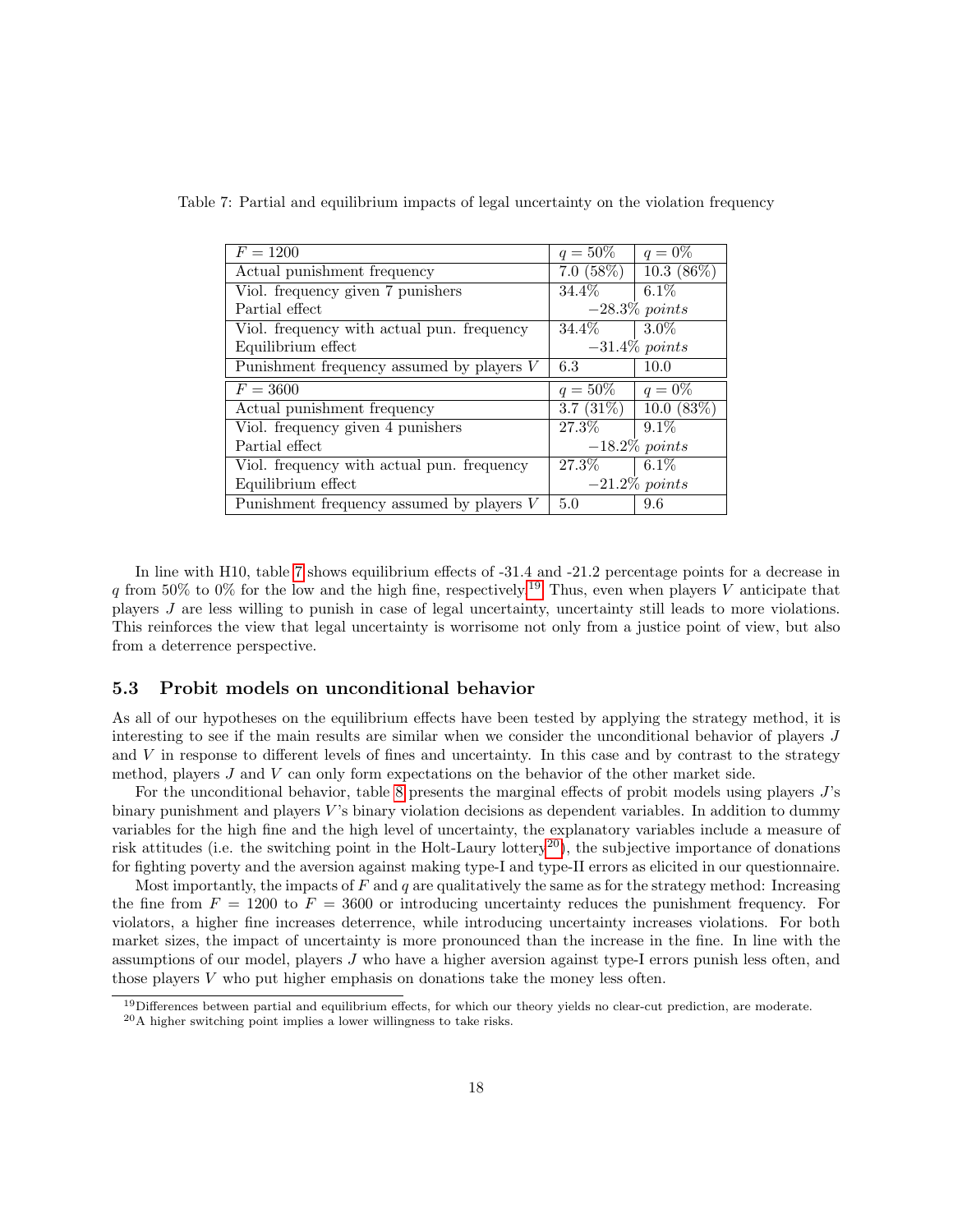|                        | (1)          | (2)          |
|------------------------|--------------|--------------|
|                        | Players $J$  | Players $V$  |
| $F = 3600$             | $-0.1477***$ | $-0.2063***$ |
|                        | (0.0406)     | (0.0477)     |
| $q = 50\%$             | $-0.3920***$ | $0.4147***$  |
|                        | (0.0466)     | (0.0386)     |
| Switching Point        | $0.0568*$    | $-0.0264$    |
|                        | (0.0304)     | (0.0220)     |
| Donations Important    | 0.0325       | $-0.1362***$ |
|                        | (0.0586)     | (0.0449)     |
| Type-I Error Aversion  | $-0.1186**$  | 0.0628       |
|                        | (0.0559)     | (0.0617)     |
| Type-II Error Aversion | 0.0190       | $-0.0444**$  |
|                        | (0.0170)     | (0.0182)     |
| N                      | 140          | 140          |

<span id="page-20-1"></span>Table 8: Probit models on players  $J$ 's punishment and  $V$ 's violation decisions

The table displays average marginal effects. Robust standard errors, which are clustered at the participant level, in parentheses. \*, \*\* and \*\*\* denote significance at 10-percent, 5-percent and 1-percent levels, respectively.

### <span id="page-20-0"></span>6 Conclusion

We analyze the impact of fine size and legal uncertainty on the frequencies of punishments and legal infringements. In our theoretical model, we assume that legal decision makers have heterogeneous preferences with respect to type-I and type-II errors, and that potential violators have different preference costs from violating the law. Based on these assumptions, we first confirm theoretical results that higher uncertainty and higher fines reduce the punishment frequency when legal decision makers treat the violation frequency as exogenously given (*partial effects*). Analogously, higher uncertainty then increases, and higher fines reduce the violation frequency. Taking the interdependency between the two market sides into account in order to analyze the *equilibrium effects* of fines and uncertainty, results turn out to be less straightforward: while higher fines still reduce the punishment frequency and higher uncertainty still increases the violation frequency, the impact of the fine size on the violation frequency and the impact of uncertainty on the punishment frequency turn out to be theoretically ambiguous.

We then conduct a laboratory experiment that allows us to test our hypotheses on partial effects and equilibrium effects. To the best of our knowledge, our paper is the first one that identifies and compares the partial and equilibrium effects of fines and legal uncertainty. In the experiment, there are players  $V$  who may decide to take money that was supposed to be donated to charity, and players J who are matched with a player V whom they may punish based on an imperfect signal on whether this player V has actually taken the money. Applying the strategy-method approach, we can elicit the players  $J$ 's willingness to punish for each exogenously given number of violators. Players J's decisions translate into the probability of type-I errors in case of punishment, and into the probability of type II-errors in case of no punishment. Partial effects can then be analyzed by using the counterfactual assumption that the violation frequency is independent of the fine size and legal uncertainty, while equilibrium effects can be studied by considering the actual violation frequencies.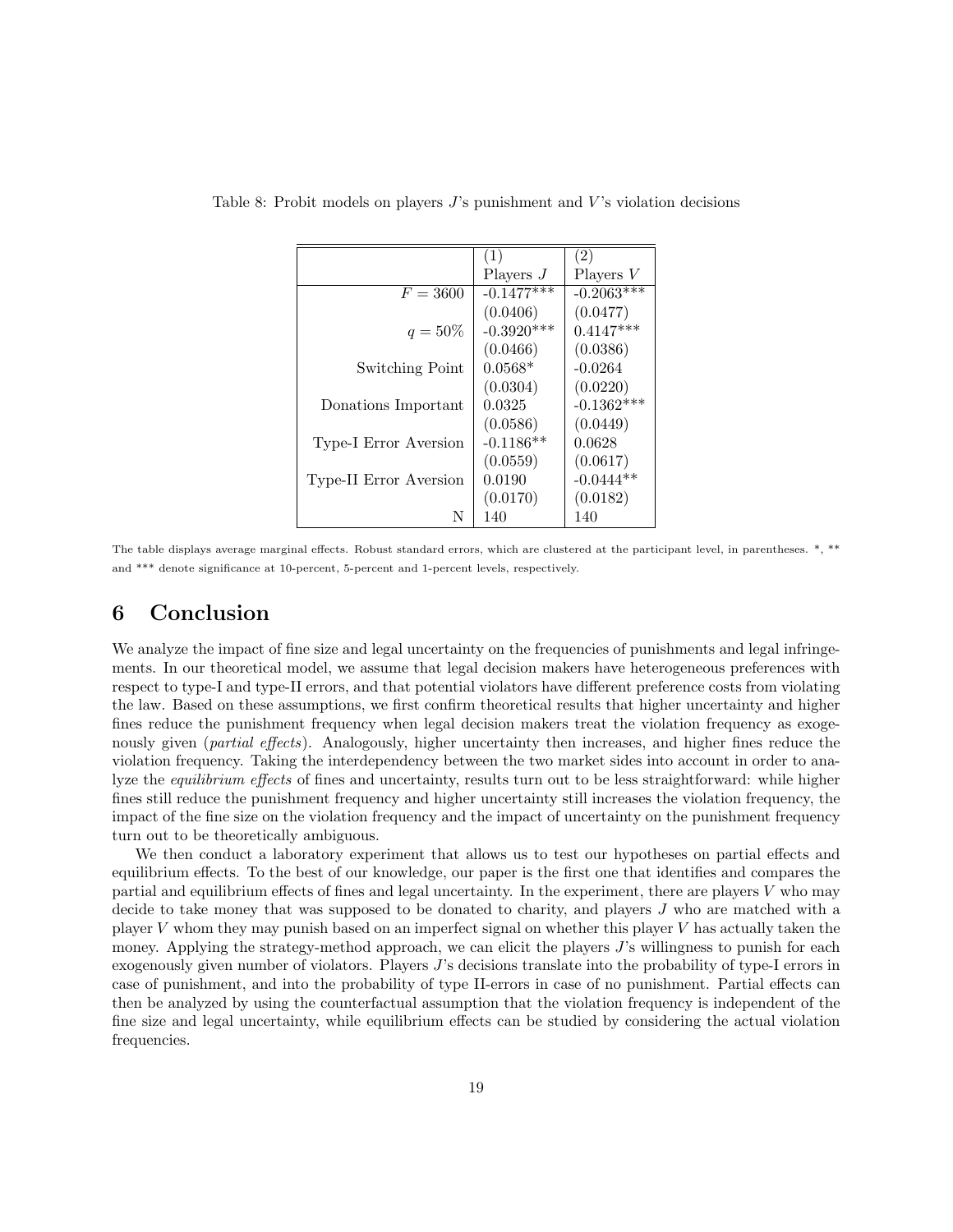Our experimental results are in line with our theoretical predictions. Assuming that the behavior of the other market side is given (partial effects), higher fines reduce the violation and the punishment frequency, while legal uncertainty increases the number of violations and decreases the punishment frequency. Also in line with our theory, a higher fine leads to a significant reduction in the punishment frequency if and only if there is legal uncertainty.

Our findings on equilibrium effects seem to be important from a legal perspective: First, they suggest that the impact of legal uncertainty on the punishment frequency is lower than the partial effect, because judges anticipate that the violation incentive increases in uncertainty. This is a countervailing effect that ceteris paribus reduces the risk of type I-errors, and hence enhances the punishment incentive. Second, our empirical results support previous theoretical results that the deterrence effect of higher fines is reduced by the fact that violators anticipate that judges punish less often. And third, in our experiment legal uncertainty increases the violation frequency even in equilibrium, which reinforces the view on the benefits of thorough investigations and a well-functioning legal system.

#### Acknowledgements

Financial support from the German Research Foundation (DfG) through SFB-TR 15 and by the Portsmouth Business School's Research Project Funds is gratefully acknowledged and did not influence study design or analysis of results. We thank Anne Mertens for programming and excellent assistance in implementing the experiment.

### References

- Abbink, K., B. Irlenbusch, and E. Renner (2002): "An experimental bribery game," Journal of Law, Economics, and Organization, 18(2), 428–454.
- AMBRUS, A., AND B. GREINER (2012): "Imperfect public monitoring with costly punishment: An experimental study," American Economic Review, 102(7), 3317–3332.
- ANDERSON, C. M., AND L. PUTTERMAN (2006): "Do non-strategic sanctions obey the law of demand? The demand for punishment in the voluntary contribution mechanism," Games and Economic Behavior, 54(1), 1–24.
- ANDREONI, J. (1991): "Reasonable doubt and the optimal magnitude of fines: should the penalty fit the crime?," RAND Journal of Economics, 22(3), 385–395.
- Baumann, F., and T. Friehe (2015): "Proof Beyond a Reasonable Doubt: Laboratory Evidence," Discussion paper.
- Becker, G. S. (1968): "Crime and Punishment: An Economic Approach," Journal of Political Economy, 76(2), 169–217.
- Carpenter, J. P. (2007): "The demand for punishment," Journal of Economic Behavior & Organization, 62(4), 522–542.
- Clermont, K. M., and E. Sherwin (2002): "A comparative view of standards of proof," American Journal of Comparative Law, 50(2), 243–275.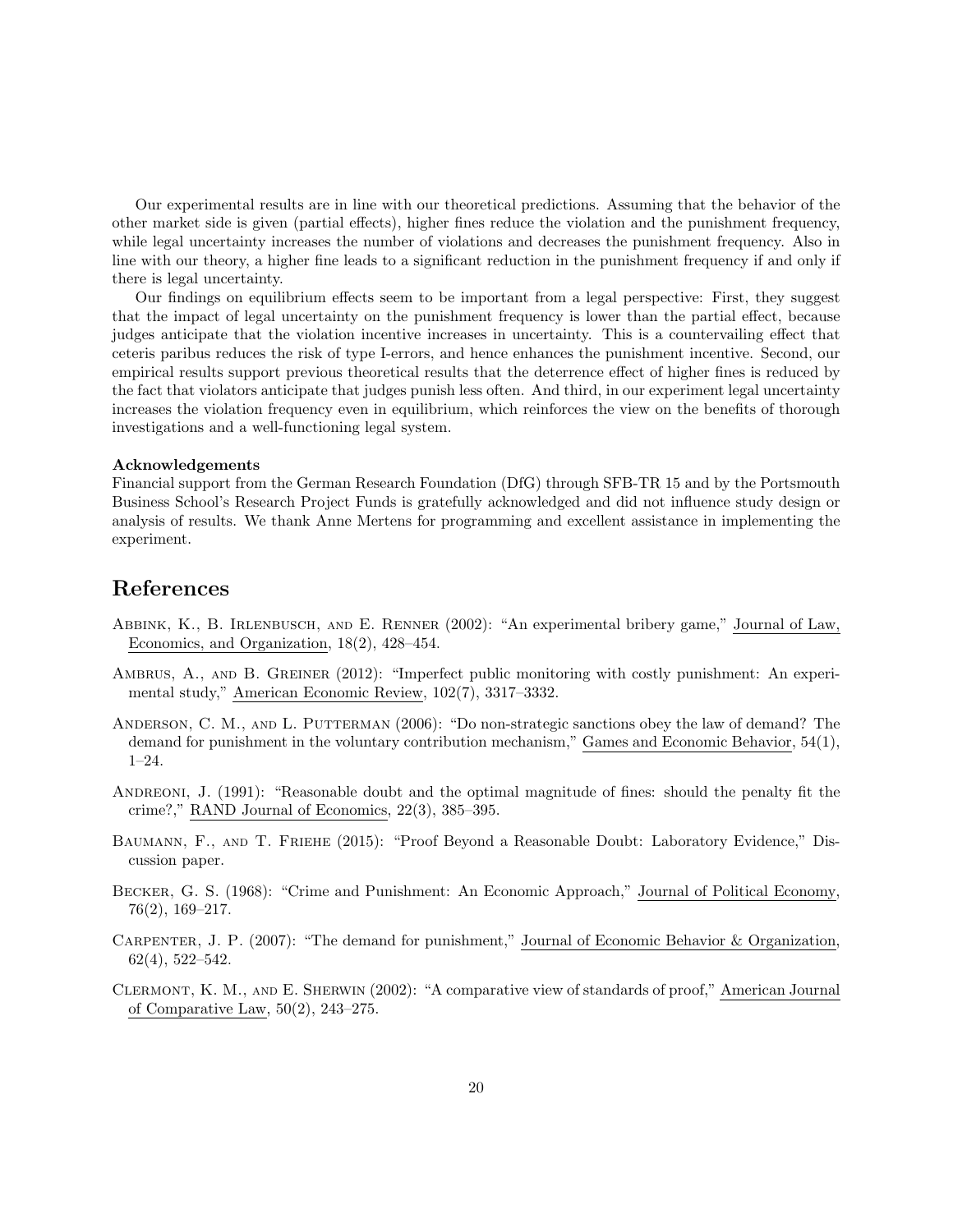- DEANGELO, G., AND G. CHARNESS (2012): "Deterrence, expected cost, uncertainty and voting: Experimental evidence," Journal of Risk and Uncertainty, 44(1), 73–100.
- EGAS, M., AND A. RIEDL (2008): "The economics of altruistic punishment and the maintenance of cooperation," Proceedings of the Royal Society of London B: Biological Sciences, 275(1637), 871–878.
- Engel, C. (2009): "Preponderance of the evidence versus intime conviction: A behavior perspective on a conflict between American and Continental European law," Vermont Law Review, 33, 435–467.
- FALK, A., AND U. FISCHBACHER (2002): "Social norms. 'Crime' in the lab-detecting social interactions," European Economic Review, 46, 859–869.
- FEESS, E., AND A. WOHLSCHLEGEL (2009): "Why higher punishment may reduce deterrence," Economics Letters, 104(2), 69–71.
- Fehr, E., and U. Fischbacher (2004): "Third-party punishment and social norms," Evolution and Human Behavior, 25(2), 63–87.
- FEHR, E., AND S. GÄCHTER (2000): "Cooperation and Punishment in Public Goods Experiments," American Economic Review, 90(4), 980–994.
- Fischbacher, U. (2007): "z-Tree: Zurich toolbox for ready-made economic experiments," Experimental Economics, 10(2), 171–178.
- FRIESEN, L. (2012): "Certainty of punishment versus severity of punishment: An experimental investigation," Southern Economic Journal, 79(2), 399–421.
- GRECHENIG, K., A. NICKLISCH, AND C. THÖNI (2010): "Punishment despite reasonable doubt a public goods experiment with sanctions under uncertainty," Journal of Empirical Legal Studies, 7(4), 847–867.
- Greiner, B. (2004): "An online recruitment system for economic experiments," Discussion paper.
- HARBAUGH, W. T., N. MOCAN, AND M. S. VISSER (2013): "Theft and deterrence," Journal of Labor Research, 34(4), 389–407.
- HOLT, C. A., AND S. K. LAURY (2002): "Risk aversion and incentive effects," American Economic Review, 92(5), 1644–1655.
- Hylton, K. N., and V. Khanna (2007): "A public choice theory of criminal procedure," Supreme Court Economic Review, 15(1), 61–118.
- Khadjavi, M. (2015): "On the interaction of deterrence and emotions," Journal of Law, Economics, and Organization, 31(2), 287–319.
- LANDO, H. (2006): "Does wrongful conviction lower deterrence?," Journal of Legal Studies, 35(2), 327–337.
- LEIBBRANDT, A., AND R. LÓPEZ-PÉREZ  $(2011)$ : "The dark side of altruistic third-party punishment," Journal of Conflict Resolution, 55(5), 761–784.
- Miceli, T. J. (1991): "Optimal criminal procedure: Fairness and deterrence," International Review of Law and Economics, 11(1), 3–10.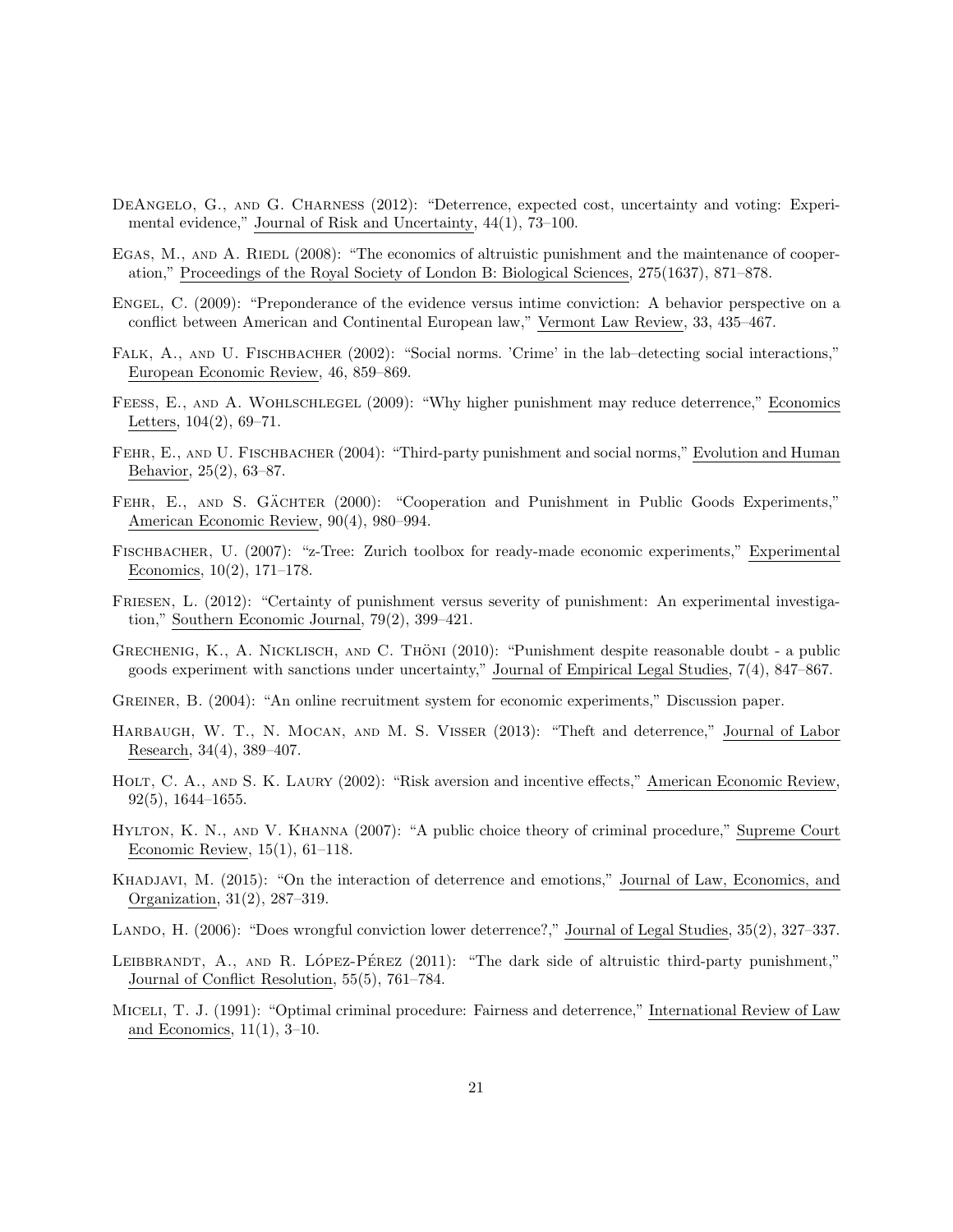- Michael, J., and H. Wechsler (1937): "A rationale of the law of homicide II," Columbia Law Review, 37(8), 1261–1325.
- Nagin, D. S., and G. Pogarsky (2003): "An experimental investigation of deterrence: Cheating, selfserving bias, and impulsivity," Criminology, 41(1), 167.
- Nikiforakis, N. (2008): "Punishment and counter-punishment in public good games: Can we really govern ourselves?," Journal of Public Economics, 92(1), 91–112.
- Nikiforakis, N., and H.-T. Normann (2008): "A comparative statics analysis of punishment in publicgood experiments," Experimental Economics, 11(4), 358–369.
- PERSSON, M., AND C.-H. SIVEN (2007): "The Becker paradox and type I versus type II errors in the Economics of crime," International Economic Review, 48(1), 211–233.
- Png, I. P. (1986): "Optimal subsidies and damages in the presence of judicial error," International Review of Law and Economics,  $6(1)$ ,  $101-105$ .
- Polinsky, A. M., and S. Shavell (2000): "The Economic Theory of Public Enforcement of Law," Journal of Economic Literature, 38(1), 45–76.
- REGE, M., AND K. TELLE (2004): "The impact of social approval and framing on cooperation in public good situations," Journal of Public Economics, 88(7), 1625–1644.
- Rizzolli, M., and L. Stanca (2012): "Judicial errors and crime deterrence: theory and experimental evidence," Journal of Law and Economics, 55(2), 311–338.
- SCHILDBERG-HÖRISCH, H., AND C. STRASSMAIR (2012): "An experimental test of the deterrence hypothesis," Journal of Law, Economics, and Organization, 28(3), 447–459.
- Schlag, K. H., and J. J. van der Weele (2013): "Eliciting probabilities, means, medians, variances and covariances without assuming risk neutrality," Theoretical Economics Letters, 3(1), 38–42.
- TARUFFO, M. (2003): "Rethinking the standards of proof," American Journal of Comparative Law, 51(3), 659–677.

Volokh, A. (1997): "N guilty men," University of Pennsylvania Law Review, 146(1), 173–216.

### Appendix

### <span id="page-23-0"></span>A Proof of Proposition [2](#page-8-2)

If  $S_{\alpha}$  and  $S_m$  are intervals,  $\tilde{\alpha} \in S_{\alpha}$  and  $\tilde{m} \in S_m$ , then the Bayesian Nash equilibrium  $p^*$  and  $\phi^*$  is given by the solution to the system of equations the solution to the system of equations

<span id="page-23-1"></span>
$$
p^* = p(\phi^*; F, q) = G(\widetilde{\alpha}(\phi^*; F, q)) = G\left(\frac{\phi^*}{q(1 - \phi^*)} \frac{A}{F}\right)
$$
\n
$$
(7)
$$

$$
\phi^* = \phi(p^*; F, q) = H(\widetilde{m}(p^*; F, q)) = H(A[(1 - p^*)(1 - v) + qv] - Fp^*(1 - q)(1 - v)).
$$
\n(8)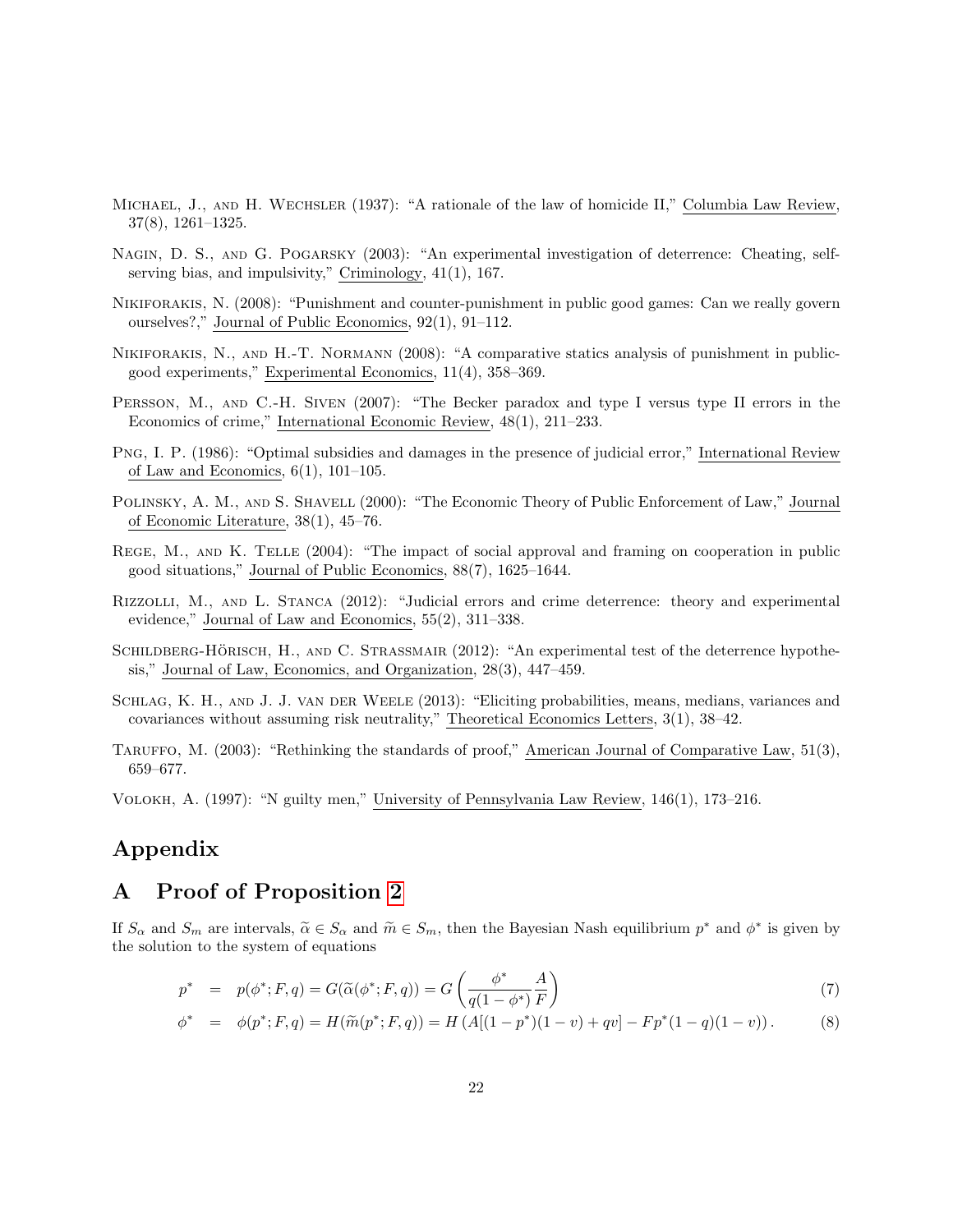Derivatives of Best-Reply Functions. For given  $\phi$ , the impacts of F and q on p are

<span id="page-24-2"></span>
$$
\frac{\partial p}{\partial F} = g(\tilde{\alpha}) \frac{\partial \tilde{\alpha}}{\partial F}
$$
\n(9)

$$
\frac{\partial p}{\partial q} = g(\tilde{\alpha}) \frac{\partial \tilde{\alpha}}{\partial q}.
$$
\n(10)

Similarly, for given p, the impacts of F and q on  $\phi$  are

<span id="page-24-3"></span>
$$
\frac{\partial \phi}{\partial F} = h(\widetilde{m}) \frac{\partial \widetilde{m}}{\partial F} \tag{11}
$$

$$
\frac{\partial \phi}{\partial q} = h(\tilde{m}) \frac{\partial \tilde{m}}{\partial q}.
$$
\n(12)

Comparative Statics of Equilibrium Punishment and Violation Probabilities. The system of total differentials of the system [\(7\)](#page-23-1) and [\(8\)](#page-23-1) is

$$
\begin{pmatrix}\n1 & -g(\widetilde{\alpha})\frac{\partial \widetilde{\alpha}}{\partial \widetilde{p}} & -g(\widetilde{\alpha})\frac{\partial \widetilde{\alpha}}{\partial F} & -g(\widetilde{\alpha})\frac{\partial \widetilde{\alpha}}{\partial F} & -g(\widetilde{\alpha})\frac{\partial \widetilde{\alpha}}{\partial q} \\
-h(\widetilde{m})\frac{\partial \widetilde{m}}{\partial p} & 1 & -h(\widetilde{m})\frac{\partial \widetilde{m}}{\partial F} & -h(\widetilde{m})\frac{\partial \widetilde{m}}{\partial q}\n\end{pmatrix}\n\begin{pmatrix}\ndp \\
d\phi \\
dF \\
dq\n\end{pmatrix} =\n\begin{pmatrix}\n0 \\
0\n\end{pmatrix}.
$$
\n(13)

Hence, the comparative statics are:

<span id="page-24-1"></span>
$$
\frac{d\phi^*}{dF} = \frac{h(\widetilde{m})\left(\frac{\partial \widetilde{m}}{\partial F} + \frac{\partial \widetilde{m}}{\partial p}g(\widetilde{\alpha})\frac{\partial \widetilde{\alpha}}{\partial F}\right)}{1 - h(\widetilde{m})\frac{\partial \widetilde{m}}{\partial p}g(\widetilde{\alpha})\frac{\partial \widetilde{\alpha}}{\partial \phi}}
$$
\n(14)

$$
\frac{dp^*}{dq} = \frac{g(\widetilde{\alpha}) \left( \frac{\partial \widetilde{\alpha}}{\partial q} + \frac{\partial \widetilde{\alpha}}{\partial \phi} h(\widetilde{m}) \frac{\partial \widetilde{m}}{\partial q} \right)}{1 - g(\widetilde{\alpha}) \frac{\partial \widetilde{\alpha}}{\partial \phi} h(\widetilde{m}) \frac{\partial \widetilde{m}}{\partial p}}
$$
\n(15)

$$
\frac{d\phi^*}{dq} = \frac{h(\widetilde{m})\left(\frac{\partial \widetilde{m}}{\partial q} + \frac{\partial \widetilde{m}}{\partial p}g(\widetilde{\alpha})\frac{\partial \widetilde{\alpha}}{\partial q}\right)}{1 - h(\widetilde{m})\frac{\partial \widetilde{m}}{\partial p}g(\widetilde{\alpha})\frac{\partial \widetilde{\alpha}}{\partial \phi}}
$$
\n(16)

$$
\frac{dp^*}{dF} = \frac{g(\widetilde{\alpha})\left(\frac{\partial \widetilde{\alpha}}{\partial F} + \frac{\partial \widetilde{\alpha}}{\partial \phi}h(\widetilde{m})\frac{\partial \widetilde{m}}{\partial F}\right)}{1 - g(\widetilde{\alpha})\frac{\partial \widetilde{\alpha}}{\partial \phi}h(\widetilde{m})\frac{\partial \widetilde{m}}{\partial p}},\tag{17}
$$

Recall by Proposition [1](#page-8-1) that  $\frac{\partial \tilde{m}}{\partial p} < 0$ ,  $\frac{\partial \tilde{m}}{\partial F} < 0$ ,  $\frac{\partial \tilde{m}}{\partial q} > 0$ ,  $\frac{\partial \tilde{\alpha}}{\partial \phi} > 0$ ,  $\frac{\partial \tilde{\alpha}}{\partial F} < 0$ , and  $\frac{\partial \tilde{\alpha}}{\partial q} < 0$ . Hence, the denominators of all right-hand sides are positive and larger than 1, and the numerator of the right-hand side of [\(16\)](#page-24-1) is positive, and that of [\(17\)](#page-24-1) is negative, which proves part (i) of the proposition. Furthermore, by  $(9)$ ,  $(10)$ ,  $(11)$  and  $(12)$ , part  $(ii)$  of the proposition follow immediately.

# <span id="page-24-0"></span>B Translated version of sample instructions

In the following, we present sample instructions for the treatment in which participants A ("potential violators") use the strategy method. The instructions for the treatment in which participants B ("judges") used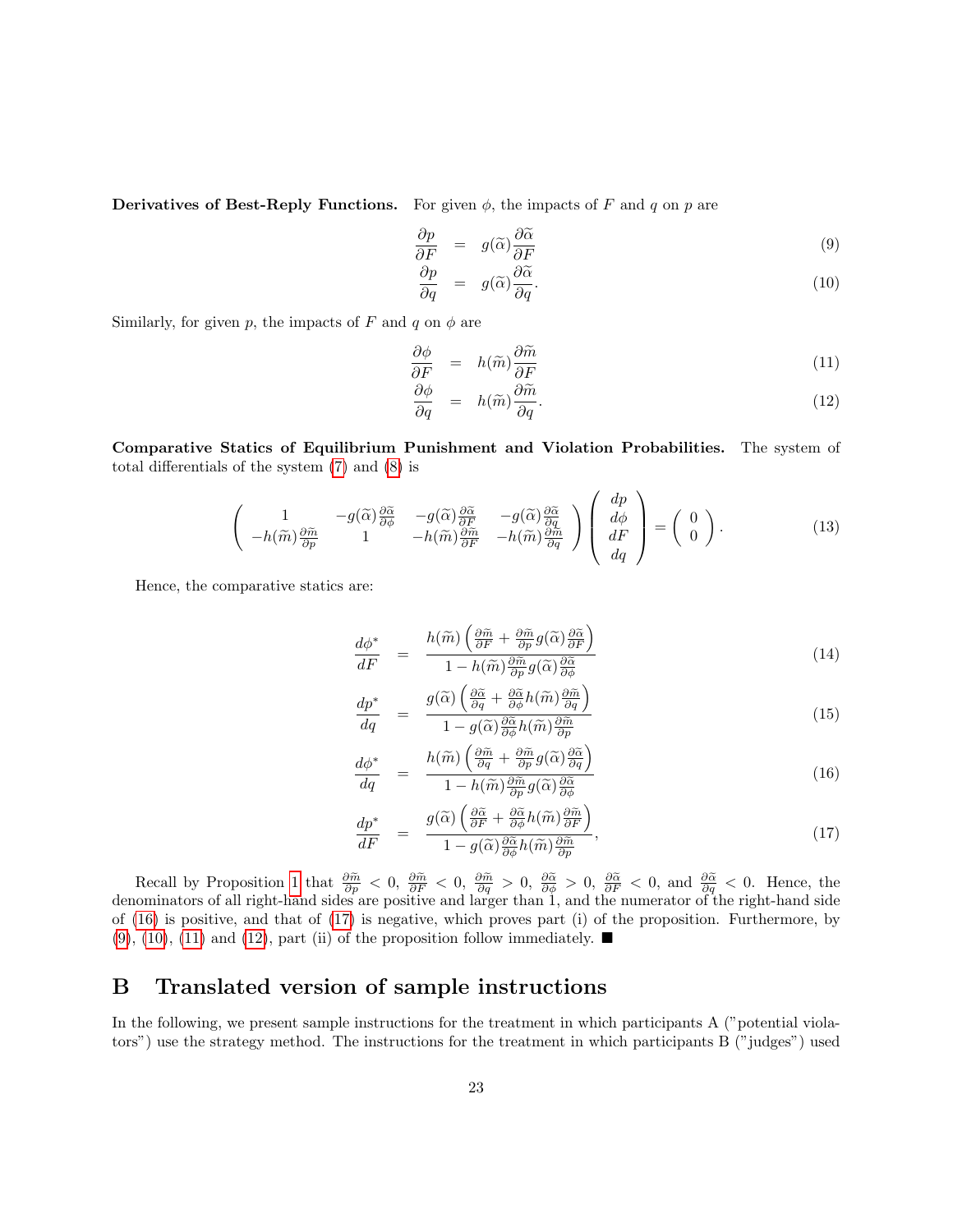the strategy methods differed as minimally as possible, i.e. only concerning the decision screens and their description.

General explanations

Welcome to this economic experiment.

In the following, we will explain how you can earn money by making decisions in this experiment. Please read the instructions carefully. If you have any questions, please raise your hand and we will come to your seat.

During the whole experiment it is not allowed to talk to the other participants, to use cell phones, or to launch any programs on the computer. Disregarding any of these rules will lead to your exclusion from the experiment and from all payments.

During the experiment we do not talk about Euro but points. Your total payment will be calculated in points first. At the end of the experiment, your total points will be converted into Euro, using the following rule:

#### $500$  points  $= 1$  Euro.

At the end of the experiment you will receive your payment in cash. Your payment in this experiment depends on your own decisions and possibly on those of the other participants. Additionally, you will get 2000 points for attending the experiment in time that will be paid at the end of the experiment, independent of your decisions.

On the next pages, we describe the exact procedures of the experiment.

The experiment

In this experiment, there are **two types of participants**, A and B. You have been randomly assigned the role of participant  $A^{21}$  $A^{21}$  $A^{21}$  There are as many participants A as participants B. Pairs consisting of one randomly chosen **participant A** and one randomly chosen participant B are matched. You will not get any information on your assigned participant's identity, neither before nor after the experiment. Your assigned participant will not get any information on your identity, either.

At the beginning of the decision phase, all participants A and B receive an initial endowment of 2400 points each. Additionally to the initial endowments, a donation of 2400 points to SOS Kinderdorf is planned for each pair. SOS-Kinderdorf supports children and families in the poorest regions of the world (medical care, school enrollment etc.), in crisis areas, but also neglected children and adolescents in Germany.

<span id="page-25-0"></span><sup>&</sup>lt;sup>21</sup>Instructions for players B differed only in this sentence: You have been randomly assigned the role of participant B (instead of A).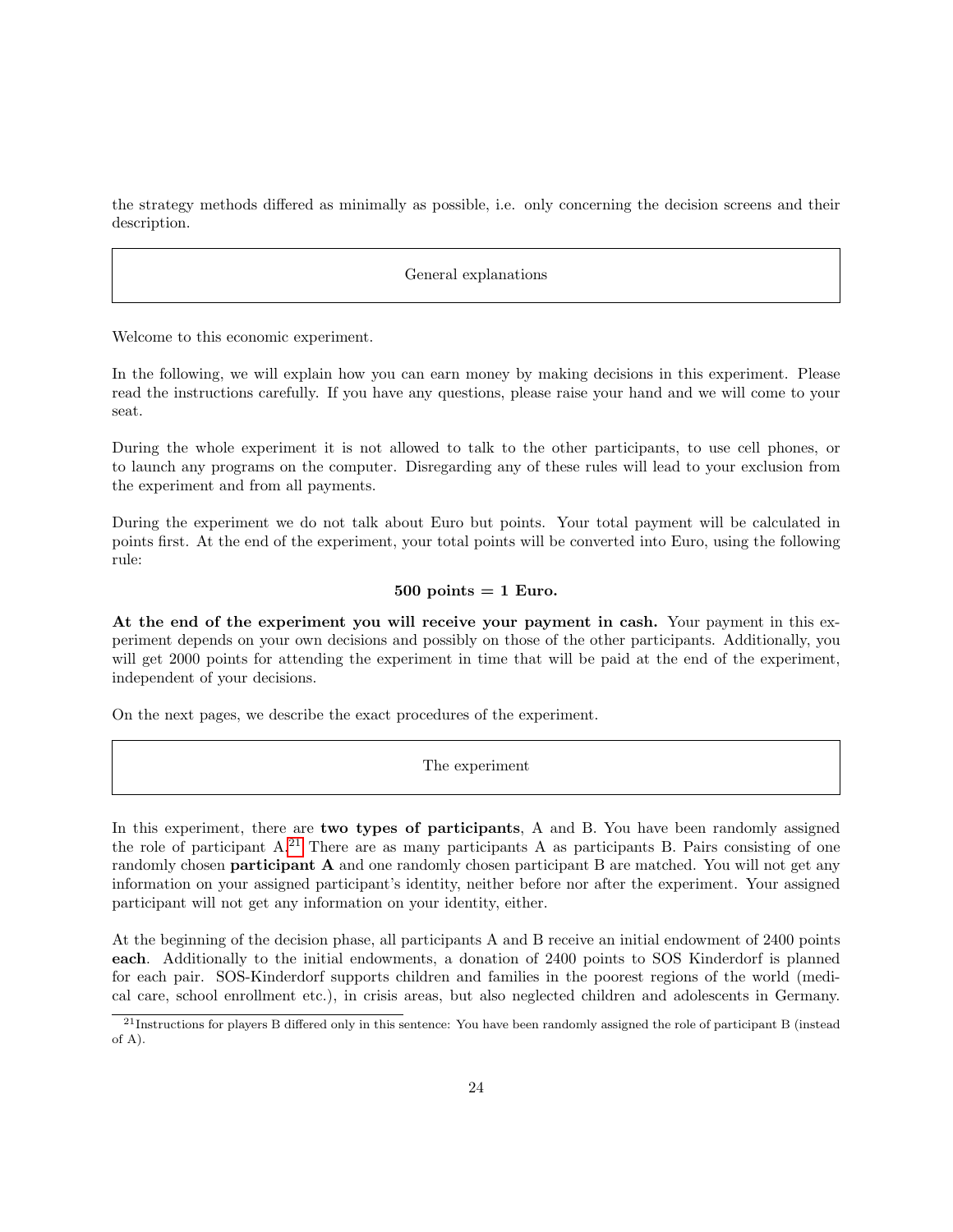SOS-Kinderdorf has been granted the DZI-certificate that attests reliability and low administrative costs. Participant A has the possibility to take the 2400 points that are designated for the donation ("donation") for himself. If he decides to do so, there will not be any donation to SOS-Kinderdorf and participant A's payment will rise by 2400 points to 4800 points.

Participant B can observe whether the 2400 points that are designated for donation for SOS-Kinderdorf are available or have disappeared. IMPORTANT: If the donation has disappeared, there are two possible reasons why the donation has disappeared. First, participant A has taken the donation for himself. Second, if participant A has decided not to take the donation, the donation can disappear by chance. This happens with probability q%. Later (but before your decisions) we will tell you the exact value of q.

Only in case participant B observes that the 2400 points for donation have disappeared, he has the possibility to reduce participant A's payment by a pre-specified number of points F ("deduction points"). These deduction points will always additionally be donated to SOS-Kinderdorf. Later (but before your decisions) we will tell you the exact value of F.

If participant B decides to deduct points from participant A, participant A's payment will be reduced by the deduction points for sure and participant A's payment is 2400 - F points. If participant A had taken the donation for himself, it is still donated to SOS-Kinderdorf in case participant B decided to deduct points. If the donation had disappeared by chance, it remains lost and will not be donated.

If participant B decides not to deduct any points from participant A, participant A earns his whole initial endowment of 2400 points. If participant A had taken the donation for himself, he gets this money additionally and will earn  $2400 + 2400$  points donation = 4800 points. There is no donation to SOS-Kinderdorf.

To put it differently: If participant B observes that the donation has disappeared, he cannot always be sure whether it has disappeared by chance or because participant A took the donation. If participant B then decides to reduce participant A's points, he might do it although participant A did not take the donation. If participant B decides not to reduce participant A's points and participant A took the money, participant A is allowed to keep the money and there is no donation to SOS-Kinderdorf.

Independent of his decision, participant B always receives his initial endowment of 2400 points in cash at the end of the experiment. If the donation has disappeared, participant B's decision influences participant A's payment and the amount donated to SOS-Kinderdorf. Consequently, it depends on participant A's and B's decisions and on chance whether the donation (2400 points) will indeed be donated to SOS-Kinderdorf. If the donation is available at the end of the experiment, it will be donated to SOS-Kinderdorf for real!

Altogether, you will make decisions in four different decision situations during this experiment. All decision situations correspond to the description above. They only differ in the amount of deduction points F and in the probability q of the donation disappearing by chance if participant A did not take the donation. One out of the four decision situations is chosen randomly. This randomly chosen decision situation and participant A's and participant B's decisions in this situation determine both participants' payments, whether there is a donation and which amount is donated to SOS-Kinderdorf. This means that all decision situations are chosen to be paid out with the same probability. Therefore, all decisions are important.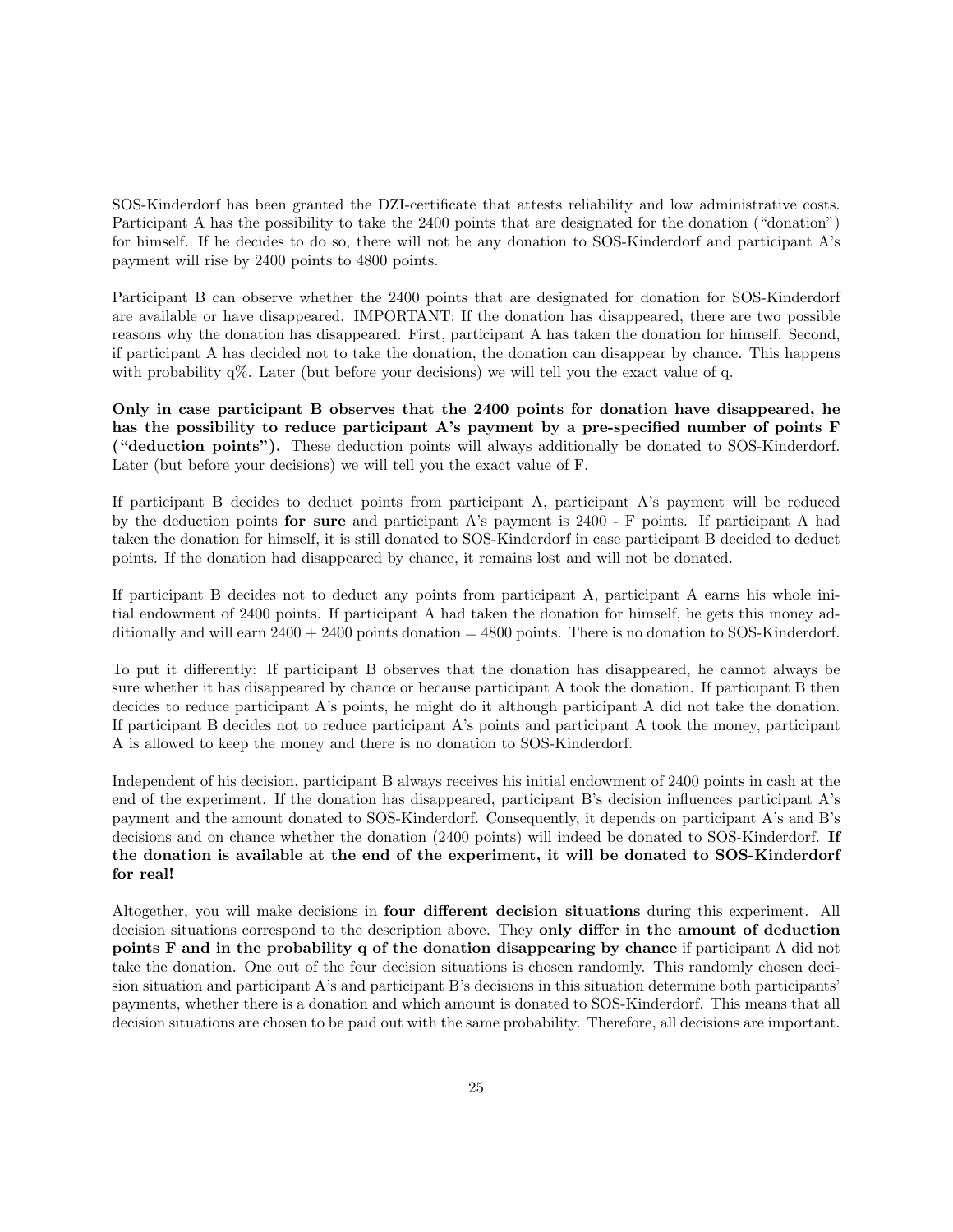

The graph on the next page summarizes all possible situations, events and payments:

You make your decisions using the computer. The example below corresponds to one out of the four decision situations.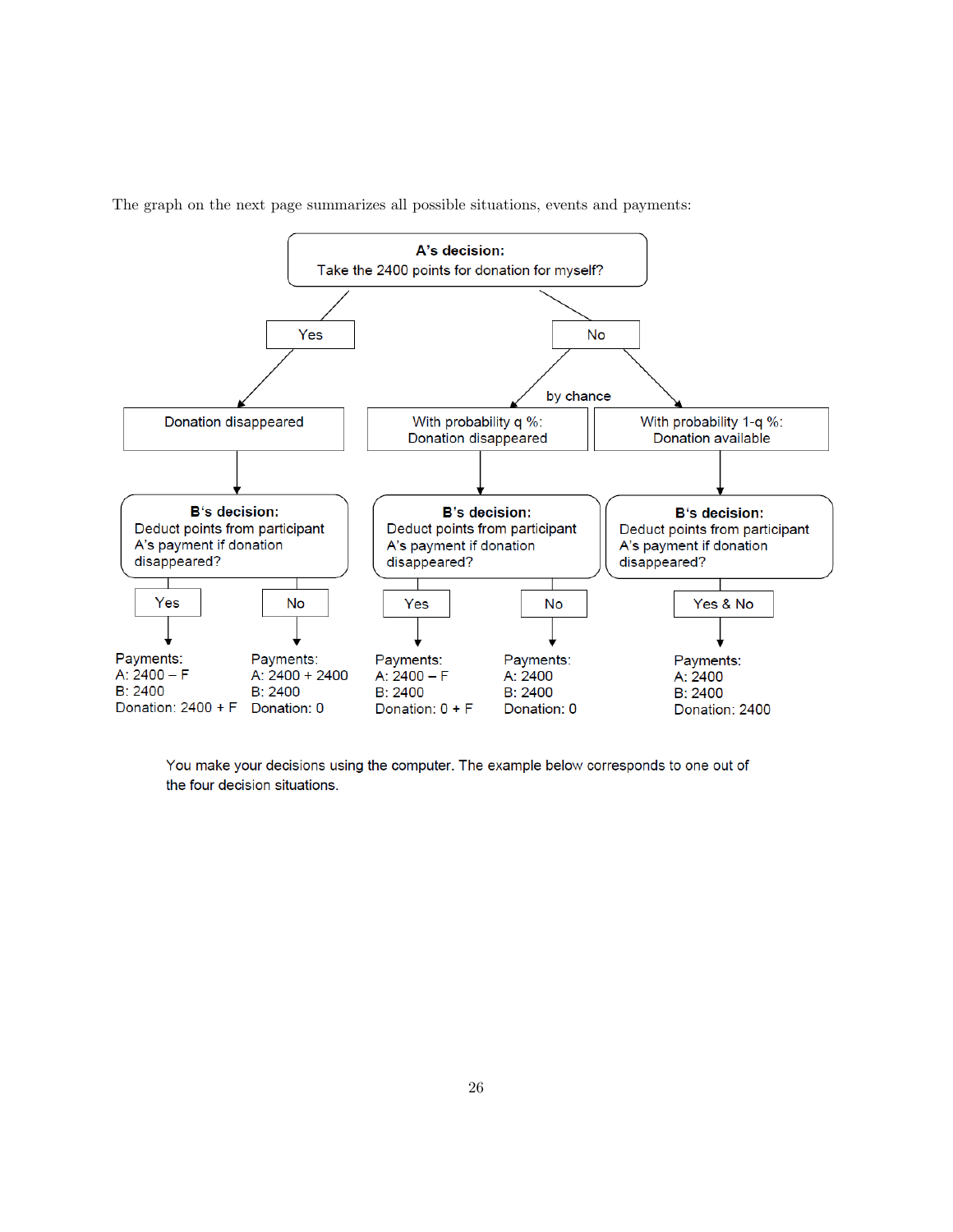|                                                                                                                                                                                                                                                                                                                                                                | YES, I would like to take the donation for myself. NO, I would not like to take the donation for myself.      | ż<br>Yes $C$ | ż<br>$\frac{C}{C}$<br>Yes | ż<br>Yes $C$       | ż<br>Yes $C$ $C$ | ż<br>$\frac{c}{c}$<br>Yes | ż<br>Yes $C$ | $\frac{9}{2}$<br>$\frac{c}{c}$<br>Yes | ş<br>Yes $C$ | ş<br>Yes $C$ $C$ | $\frac{9}{2}$<br>C<br>C<br>Yes | ş<br>Yes C C | ż<br>Yes $C$ | š<br>ż<br>Yes $C$ $C$ |
|----------------------------------------------------------------------------------------------------------------------------------------------------------------------------------------------------------------------------------------------------------------------------------------------------------------------------------------------------------------|---------------------------------------------------------------------------------------------------------------|--------------|---------------------------|--------------------|------------------|---------------------------|--------------|---------------------------------------|--------------|------------------|--------------------------------|--------------|--------------|-----------------------|
| The possible deduction points F are 1200 points. In case you have not taken the donation, it disappears with probability 50% by chance (therefore q=50%).<br>Under these circumstances, would you like to take the donation of 2400 points for yourself? Please click YES or NO in all rows of the table below.<br>You are participant A.<br>Your 1. decision. | This many of the 12 participants B in this room decide to deduct points in case the donation has disappeared: | 0 (none)     | ۳                         | $\mathbf{\hat{N}}$ | ø                | Ħ                         | KD.          | Ø                                     | N            | œ                | ø                              | ę            | F            | 12(a  )               |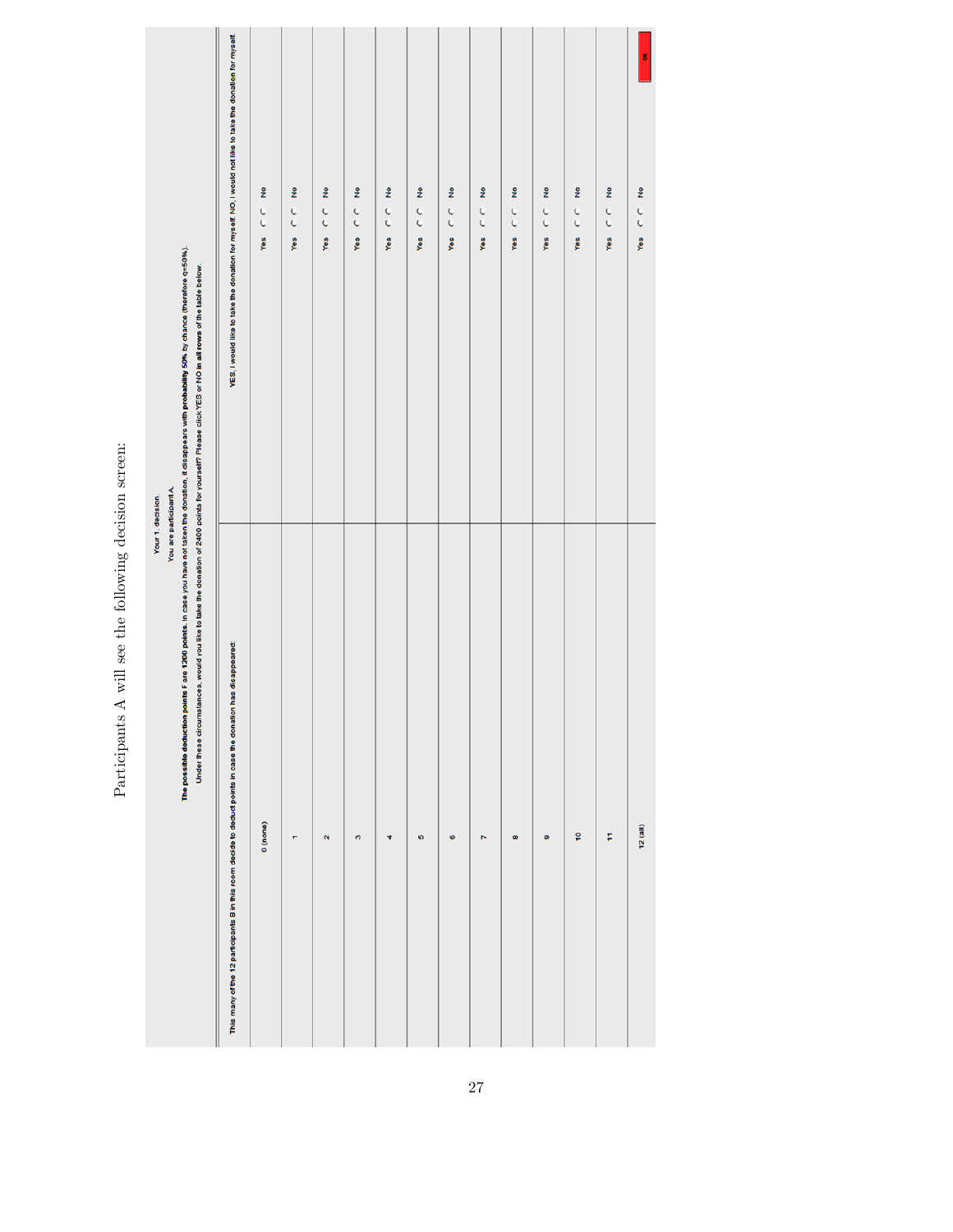The table enables participants A to condition their decision "take the donation - yes or no?" on the number of participants B who deduct F points from their participant A's payment if they observe that the donation has disappeared. As soon as all participants B made their decision, it is determined which row of the table corresponds to the actual decisions made by the participants B in this room. Participant A's decision ("take the donation - yes or no?") for this row of the table is implemented.

Example: 5 out of 12 participants B in this room decide to deduct points if the donation has disappeared. Therefore, A's decision in the row in which the 5 is written in the first column will be implemented.

For their decision, participants A click on YES or NO in all rows of the table on the corresponding screen and continue by pressing the OK-button. Afterwards, three further decisions will follow that differ in the value of possible deduction points F and / or in the probability q.

At the same time participants B will see the following screen:

| Your 1, decision.                                                                                                                                                                  |
|------------------------------------------------------------------------------------------------------------------------------------------------------------------------------------|
|                                                                                                                                                                                    |
| You are participant B.                                                                                                                                                             |
| The possible deduction points for participant A are 1200 points. In case participant A has not taken the donation, it disappears with probability 50% by chance (therefore q=50%). |
| Under these circumstances, should 1200 points be deducted from your randomly assigned participant A's payment in case you observe that the donation (2400 points) has disappeared? |
| YES CCNO                                                                                                                                                                           |
|                                                                                                                                                                                    |
|                                                                                                                                                                                    |
|                                                                                                                                                                                    |
| <b>OK</b>                                                                                                                                                                          |

Participants B click either YES or NO on the corresponding screen and continue by pressing the OK-button. Thereafter, three further decisions will follow that differ in the value of possible deduction points F and / or in the probability q.

#### IMPORTANT! Please note:

If q=0% and participant B observes that the donation has disappeared, he knows for sure that participant A took the donation for himself. There is no uncertainty about why the donation has disappeared because it is not possible that it has disappeared by chance  $(q=0\%)$ .

For q=50%, the following table shows how likely it is that participant B observes that the donation has disappeared if a particular number of participants A takes the donation for themselves.